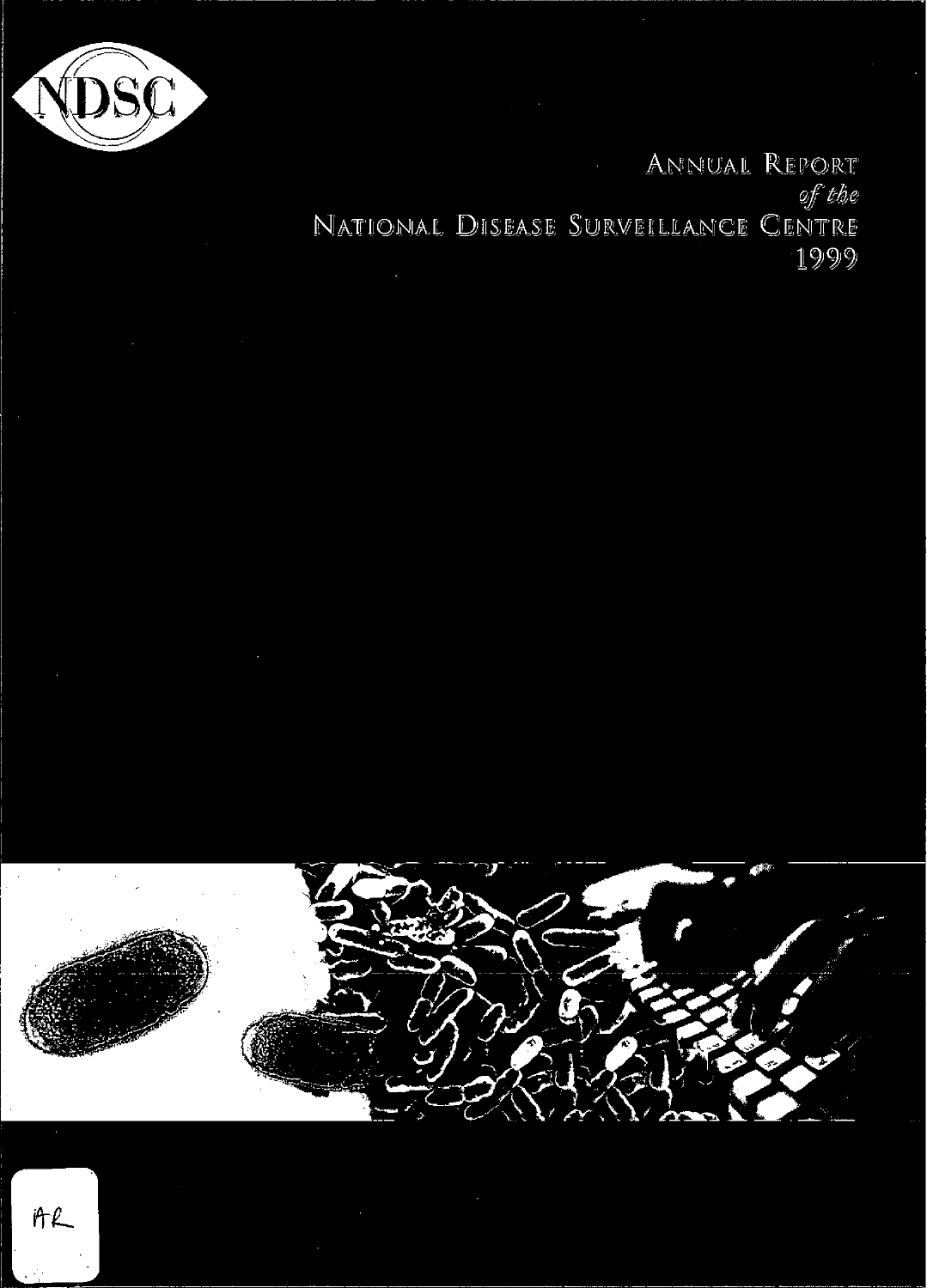$\mathcal{L}$ 

"Working in partnership with other health service providers, to improve the health of the Irish population by the provision of the best possible information on disease including infectious diseases through surveillance and independent advice, epidemiological research and training." -Mission Statement of NDSC

> Cover Illustrations and photographs courtesy of James A. Sullivan ©, [www.cellsalive.com,](http://www.cellsalive.com) Used with Permission.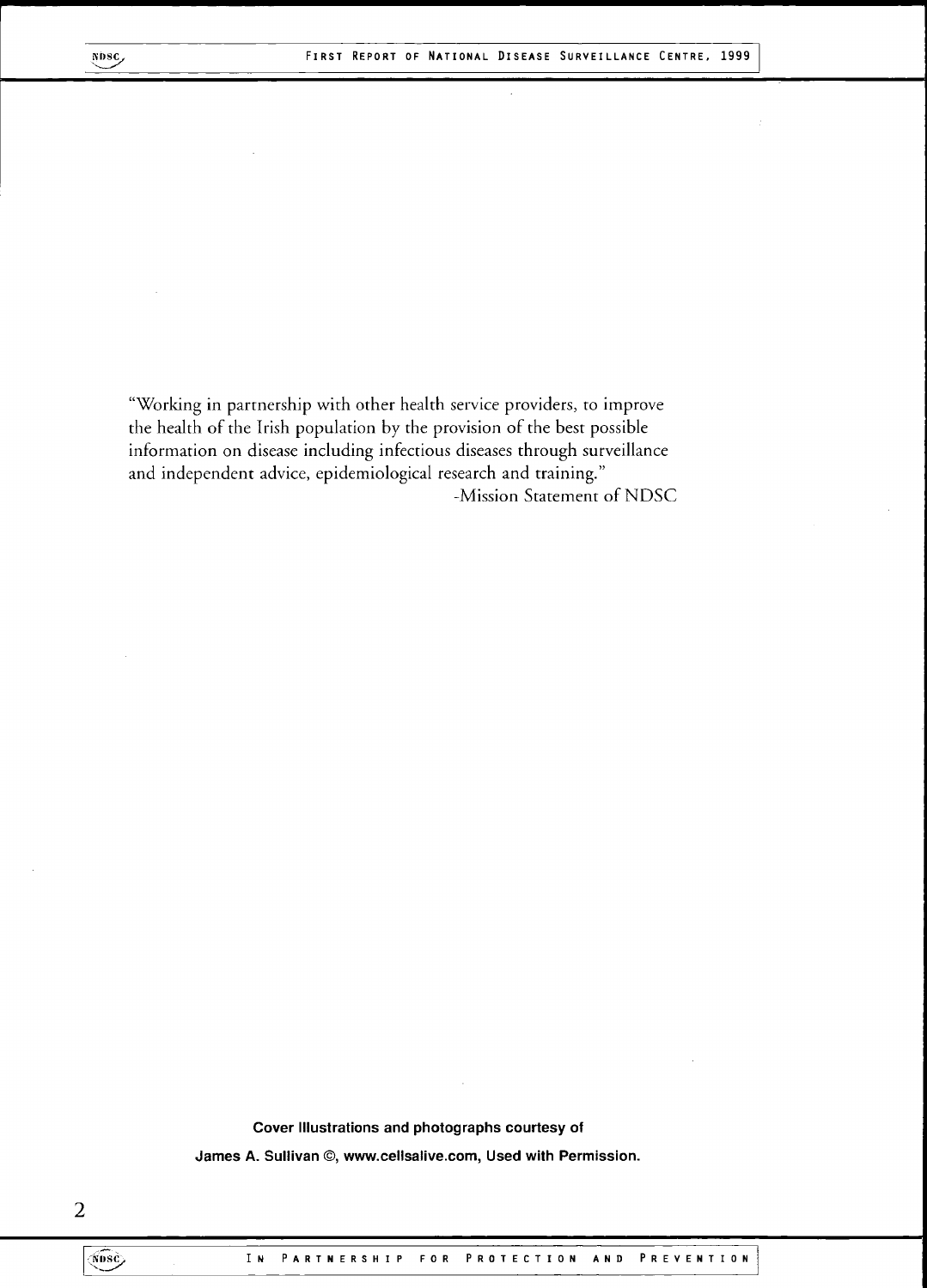

NDSC<sub>/</sub>

# **CONTENTS:**

| INTRODUCTION:                         | 4  |
|---------------------------------------|----|
| MANAGEMENT BOARD:                     | 6  |
| SCIENTIFIC ADVISORY COMMITTEE:        | 6  |
| SUBGROUPS AND COMMITTEES              |    |
| TUBERCULOSIS IN IRELAND IN 1998       | 10 |
| MENINGOCOCCAL DISEASE IN IRELAND 1999 | 14 |
| ESCHERICHIA COLI 0157 IN IRELAND 1999 | 18 |
| ANTIMICROBIAL RESISTANCE 1999         | 21 |
| PUBLICATIONS                          | 26 |
| INFORMATION TECHNOLOGY                | 27 |

COPYRIGHT © NDSC 2001. ALL RIGHTS RESERVED.

 $\hat{\mathcal{A}}$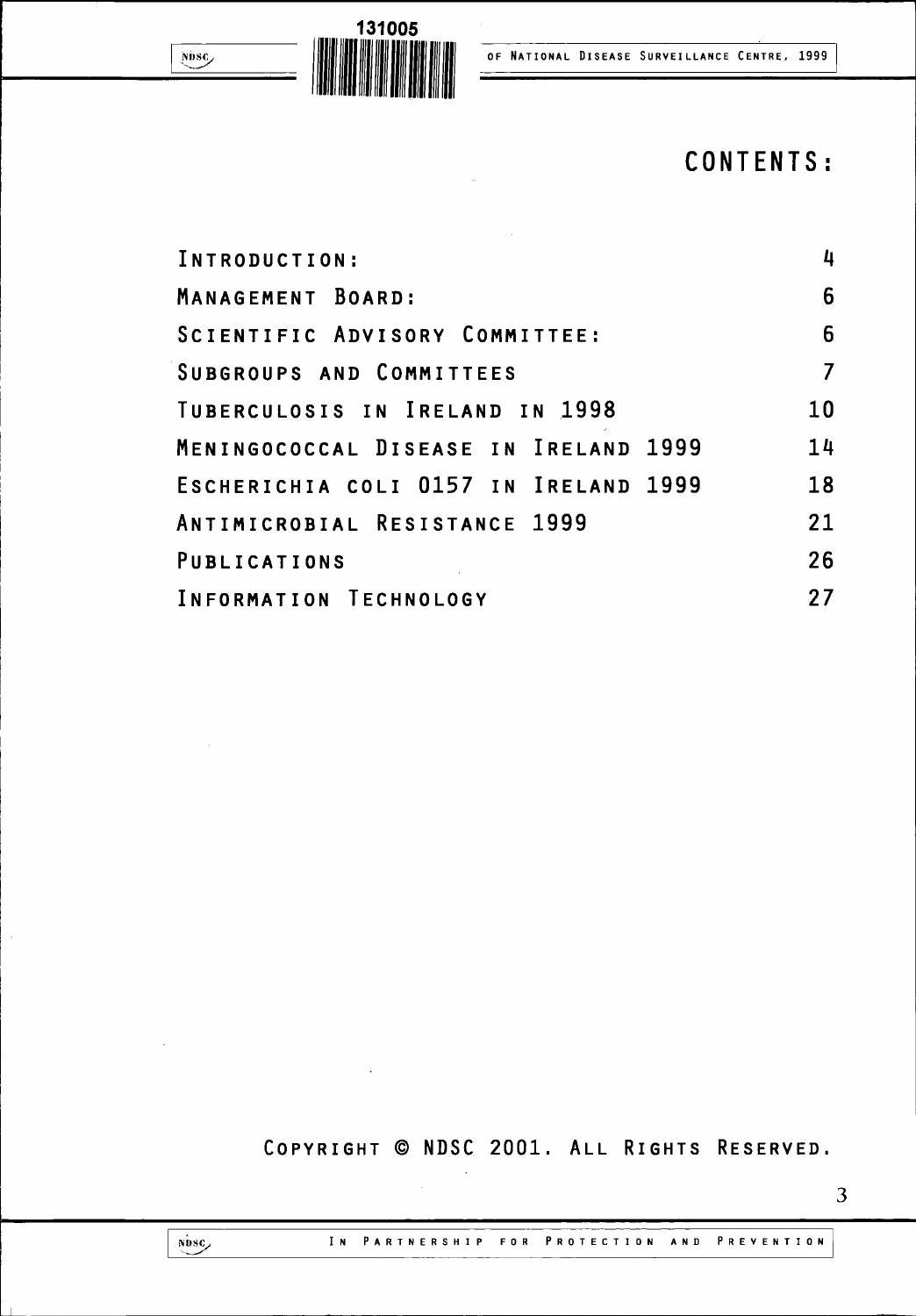## **FOREWORD:**

1999 has been a busy year for the staff of National Disease Surveillance Centre (NDSC), as can be seen from the contents of the First Report. The staff has been led by our dynamic Director, Dr Darina O'Flanagan, who has been largely responsible for the enthusiasm and drive shown by all levels.

In addition there has been an extraordinary level of interest and willingness to serve in up to 60 different professionals who participate in our subcommittees, the results from some of which are referred to in our annual report.

Dr Edmond Smith, Chairman of our Scientific Advisory Committee, has been outstanding in his energetic encouragement of that committee and deserves special mention. On behalf of the Board I wish to acknowledge the work done by all of the professional experts who participate in our subcommittees, for which they receive no remuneration. The active involvement of so many people confirms what many already knew, that is the necessity for having a National Disease Surveillance Centre.

The Director has been tireless in her efforts and her input during 1999 is best illustrated by the fact that the first professional support staff took up their duties in September 1999.

The Minister has stated in the Dail that it is his intention to place NDSC on a statutory footing. In this regard the Board has undertaken a review of the statutes on which national surveillance bodies in other countries have been established.

It is my hope that this issue will be settled early in 2001.

**D . O'B Hourihane, Professor of Histopathology, T.C.D., Consultant Histopathologist, St James's Hospital (Retired)**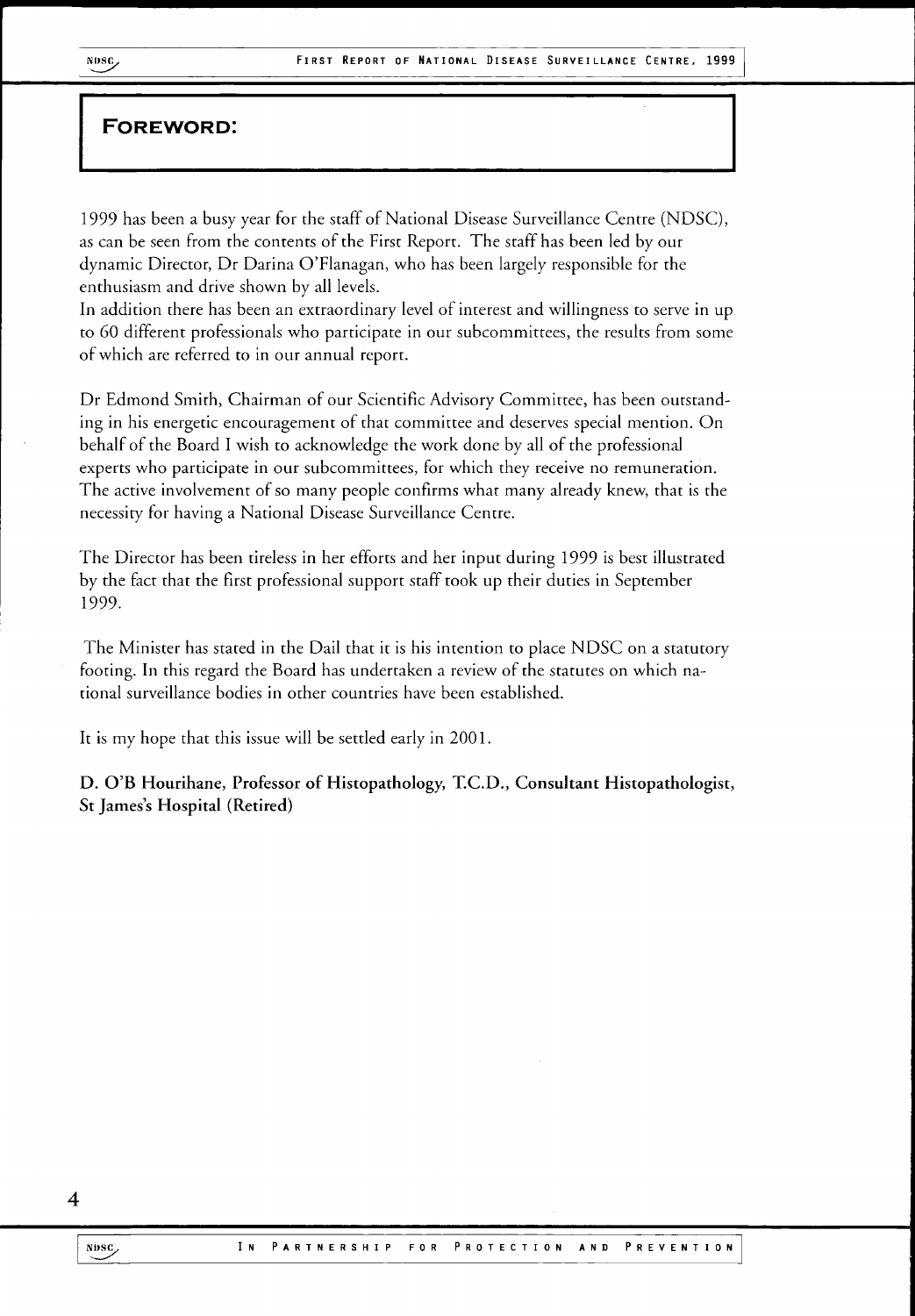### 1.INTRODUCTION:

This is the first report from the National Disease Surveillance Centre (NDSC) in Ireland. NDSC is Ireland's specialist centre for surveillance of communicable diseases. The centre was set up in late 1998 conjointly by Ireland's eight Health Boards and with the approval of the Minister of Health and Children. The aim of NDSC is to improve the health of the Irish population by the collation, interpretation and provision of the best possible information on infectious diseases. This is achieved through surveillance and independent advice, epidemiological investigation, research and training. NDSC works in partnership with health service providers and sister organisations in other countries to ensure that up-to-date information is available to contribute to the effective control of infectious disease. NDSC is governed by a Board of Management nominated by the Chief Executives of the Health Boards and the Department of Health and Children.

During 1999, while staff were being recruited to the new organisation, surveillance of infectious diseases was concentrated on four important diseases: meningococcal disease, tuberculosis, *E. coli*0157 and antimicrobial resistance. Epidemiological summaries of surveillance of these important infections are included in this report. During 1999, a Scientific Advisory Committee was established, chaired by Dr Edmund Smyth. During 1999 and continuing into the year 2000, this committee established many sub-committees to examine and report on challenges facing the management of many important infectious diseases in Ireland today. NDSC are extremely grateful to the many and multidisciplinary participants in these committees who give voluntarily of their time to develop and make recommendations in relation to the future surveillance and prevention of infectious disease.

#### **Dr Darina O'Flanagan**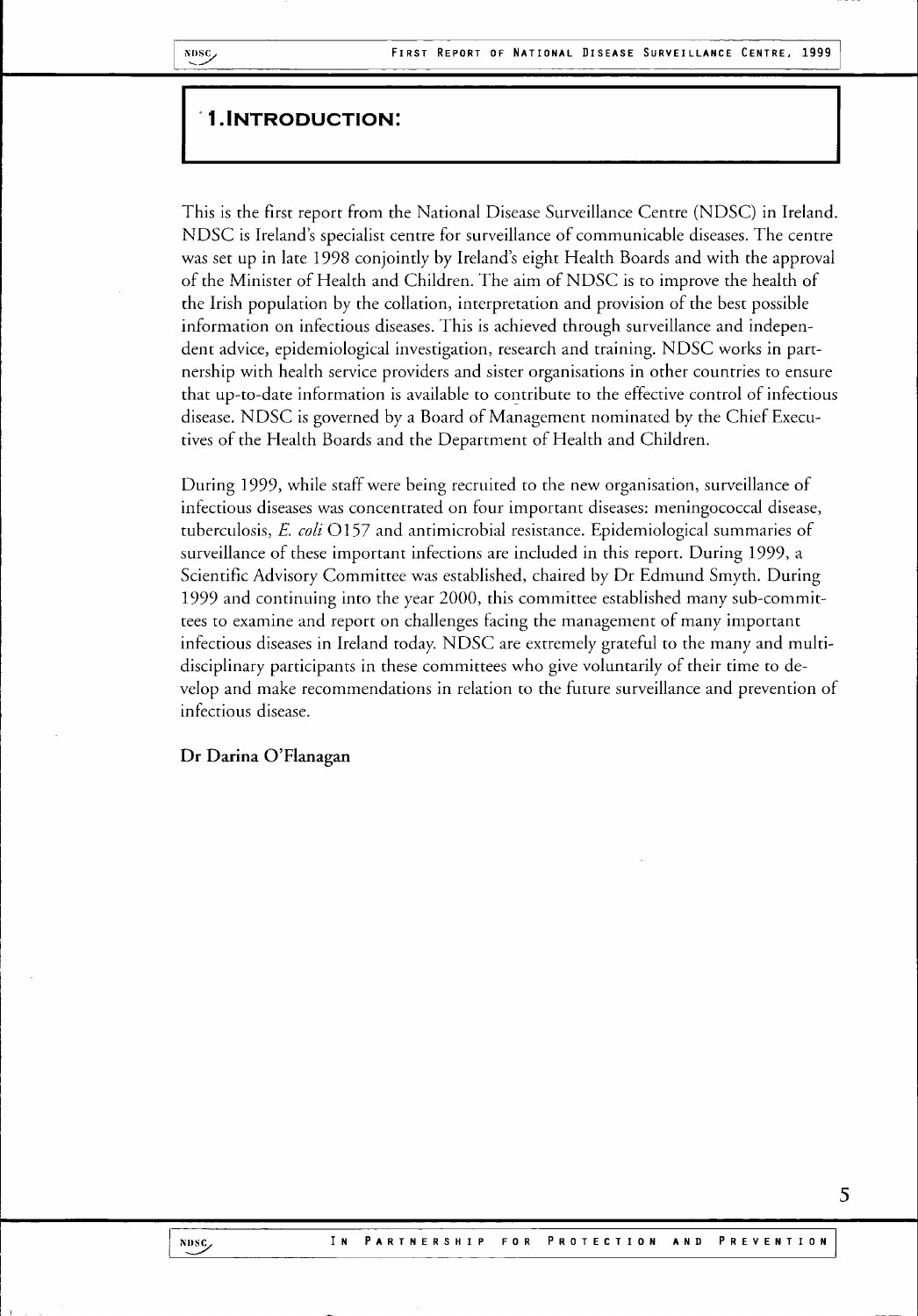## 2. MANAGEMENT BOARD:

## **Board** of **NDSC**

| Dermot Hourihane, | Professor of Histopathology, T.C.D., Consultant             |
|-------------------|-------------------------------------------------------------|
|                   | Histopathologist, St James's Hospital (Retired)             |
| Mary Cafferkey,   | Consultant Microbiologist, The Children's Hospital,         |
|                   | Temple St, Dublin                                           |
| John Devlin,      | Deputy Chief Medical Officer, Department of                 |
|                   | Health & Children                                           |
| Dora Hennessy,    | Principal Officer, Department of Health & Children          |
| Elizabeth Keane,  | Director of Public Health, Southern Health Board            |
| John Magner,      | Programme Manager, South Eastern Health Board               |
| Brian O'Herlihy,  | Director of Public Health, Eastern Regional Health Authorit |

## 3 . SCIENTIFIC ADVISORY COMMITTEE (SAC):

| Edmond Smyth,       | Faculty of Pathology (Chair)                  |
|---------------------|-----------------------------------------------|
| Catherine Cosgrove, | Environmental Health Officers Association     |
| Stephen Flint,      | Univ. of Dublin School of Dental Science      |
| Karina Butler,      | Royal College of Physicians in Ireland (Paed) |
| Luke Clancy,        | Royal College of Physicians in Ireland        |
| Eilish Creamer,     | <b>Infection Control Nurses Association</b>   |
| Hugh Larkin,        | <b>UCD Faculty Veterinary Medicine</b>        |
| Noel Shanaghy,      | Academy of Medical Laboratory Science         |
| Lelia Thornton,     | Faculty of Public Health Medicine             |
| Patrick Wall,       | Food Safety Authority of Ireland              |
| Nuala O Connor,     | Irish College of General Practitioners        |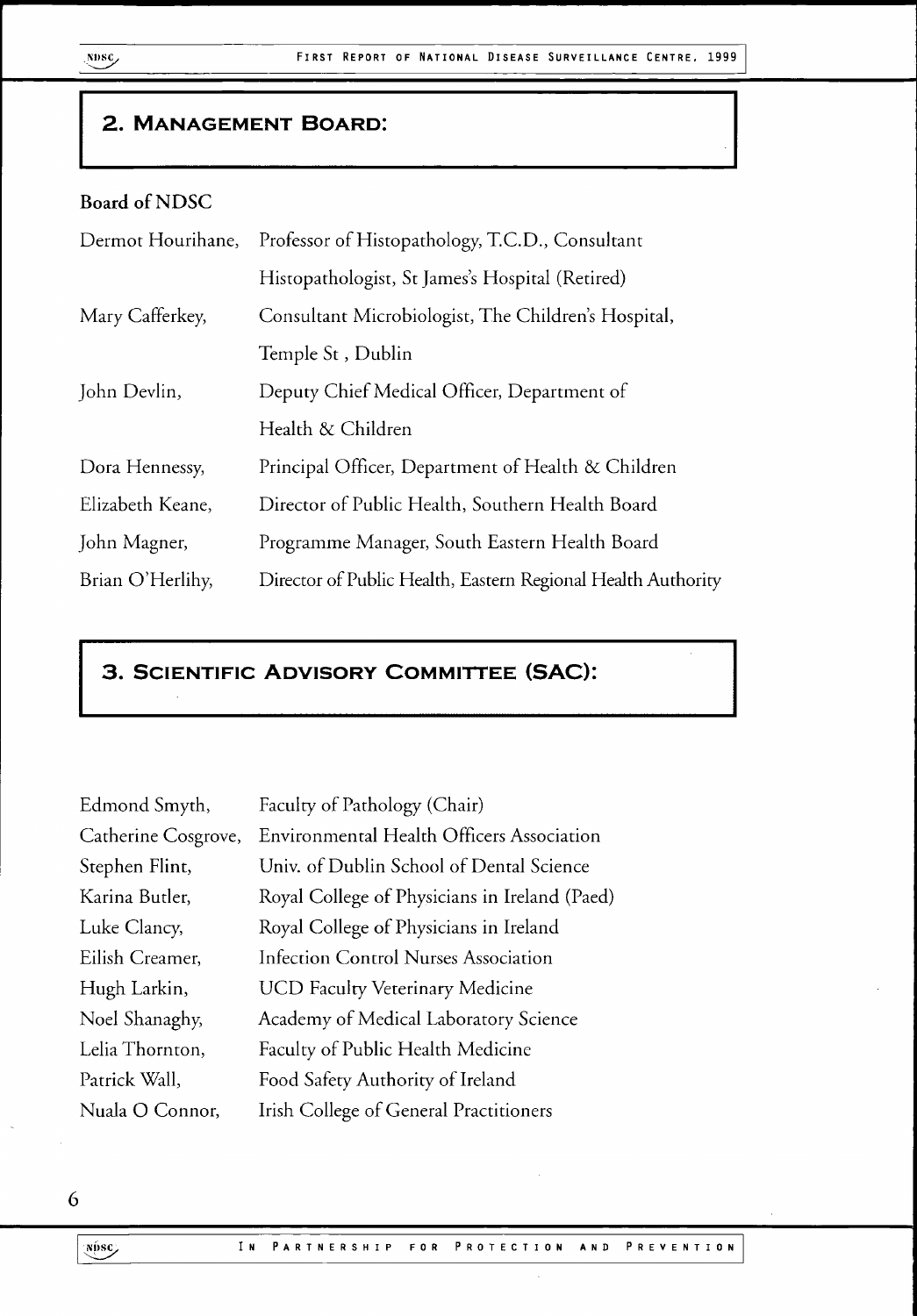## 4 . SUBGROUPS AND COMMITTEES:

**Subcommitteess of SAC:**

#### **Subcommittee to Review Notifiable Diseases**

Jane Murphy, Infection Control Nurses Association Catherine Cosgrove, Environmental Health Officers Association Karina Butler, Royal College of Physicians in Ireland (Paed) Conor Keane, Royal College of Physicians in Ireland (Path) Peter Harrington, Irish College of General Practitioners Steven Dempsey, Academy of Medical Laboratory Science Lelia Thornton, Faculty of Public Health Medicine Darina O Flanagan, National Disease Surveillance Centre Derval Igoe, National Disease Surveillance Centre

#### **Viral Haemorrhagic Fever Subcommittee**

Brendan O Hare, Consultant Anaesthetist, Crumlin, Dublin Mary McCarthy, Infection Control Nurses Association Phil Jennings, Faculty of Public Health Medicine Karina Butler, Royal College of Physicians in Ireland (Paed) Bill Hall, National Virus Reference Laboratory, Dublin Hilary Humphreys, Royal College of Physicians in Ireland (Path) Liam English, Academy of Medical Laboratory Science Alan Smith, National Disease Surveillance Centre Darina O Flanagan, National Disease Surveillance Centre

#### **Legionnaires Disease Subcommittee**

A1 Donnelly, Environmental Health Officers Association Rosemary Hone, Royal College of Physicians in Ireland (Path) Declan Bedford, Faculty of Public Health Medicine Tom Donnelly, Health & Safety Authority Marina Burd, Infection Control Nurses Association David Coleman, School of Dental Science, Trinity College, Dublin Alan Smith, National Disease Surveillance Centre Darina O Flanagan, National Disease Surveillance Centre

#### **Subcommittee on Antimicrobial Resistance in Ireland**

Eilish Creamer, Infection Control Nurses Association Mary Cafferkey, Royal College of Physicians in Ireland (Paed) Conor Keane, Royal College of Physicians in Ireland (Path) Olive Murphy, National Disease Surveillance Centre Nuala O Connor, Irish College of General Practitioners Leonie Clark, Irish Pharmaceutical & H ealthcare Association Tony Murray, Academy of Medical Laboratory Science Nola Leonard, Faculty of Veterinary Medicine, UCD Martin Cormican, Royal College of Physicians in Ireland (Path)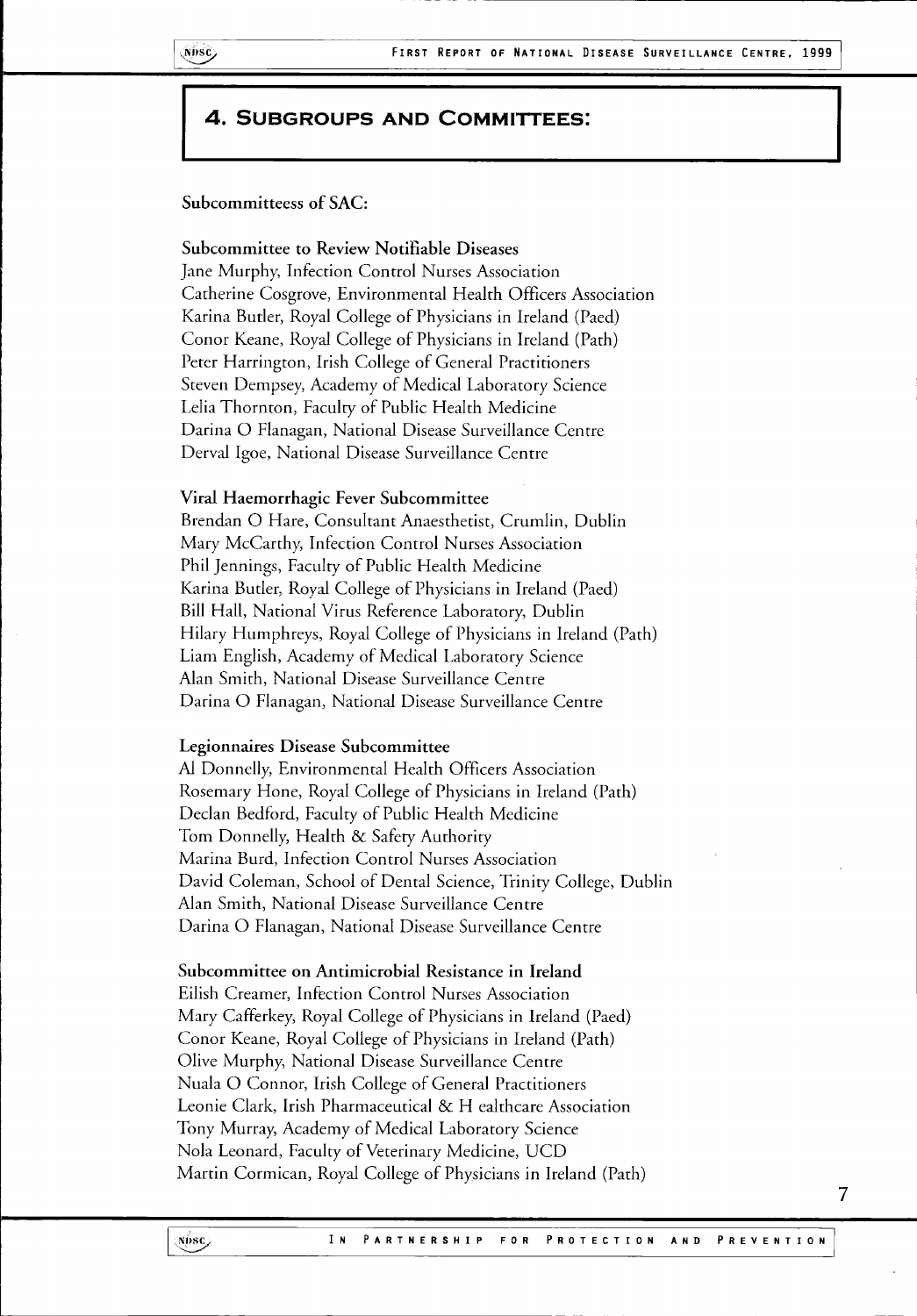David Coleman, School of Dental Science, Trinity College, Dublin Ann Shannon, Faculty of Public Health Medicine Lynda Fenelon, Royal College of Physicians in Ireland (Path) Celine Murren, Consumers Association Ireland, Dublin Michael Barry, Consultant Physician, Pharmacoeconomics, St. James's Hospital, Dublin Michael Gunn, Veterinary Officer, Dept of Agriculture Food and Rural Development

#### **Subcommittee on Nosocomial Aspergillosis**

Eoin O Morain, Architect, Dublin Frank Jackman, Dept. of Health & Children Olive Murphy, National Disease Surveillance Centre Eileen Connolly, Dept. of Health & Children Margaret Fitzgerald, National Disease Surveillance Centre Anthony Hogan, Institute of Engineers, Dublin Lynda Fenelon, Royal College of Physicians in Ireland (Path) Shaun McCann, Royal College of Physicians in Ireland (Path) Siobhan Prout, Infection Control Nurses Association

**Committees:** 

#### **EARSS Steering Group**

Lynda Fenelon, Consultant Microbiologist, St Vincents Hospital, Dublin Olive Murphy, Consultant Microbiologist, Bon Secours Hospital, Cork Conor Keane, Consultant Microbiologist, St James's Hospital, Dublin Hilary Humphreys, Consultant Microbiologist, Beaumont Hospital, Dublin Angela Rossney, Dept. of Medical Microbiology, St James's Hospital, Dublin Darina O Flanagan, National Disease Surveillance Centre Dominic Whyte, National Disease Surveillance Centre

#### **Computerised Infectious Disease Reporting Committee 1999**

Thomas Quigley, Food Safety Promotions Board Fiona Ryan, Specialist in Public Health Medicine, Southern Health Board Noel Ryan, Systems Analyst, Mid-Western Health Board Rosaleen Corcoran, Director of Public Health, North Eastern Health Board Fiona Kenny, Consultant Microbiologist, Sligo General Hospital Darina O Flanagan, National Disease Surveillance Centre Derval Igoe, National Disease Surveillance Centre Margaret Fitzgerald, National Disease Surveillance Centre John Brazil, National Disease Surveillance Centre Dominic Whyte, National Disease Surveillance Centre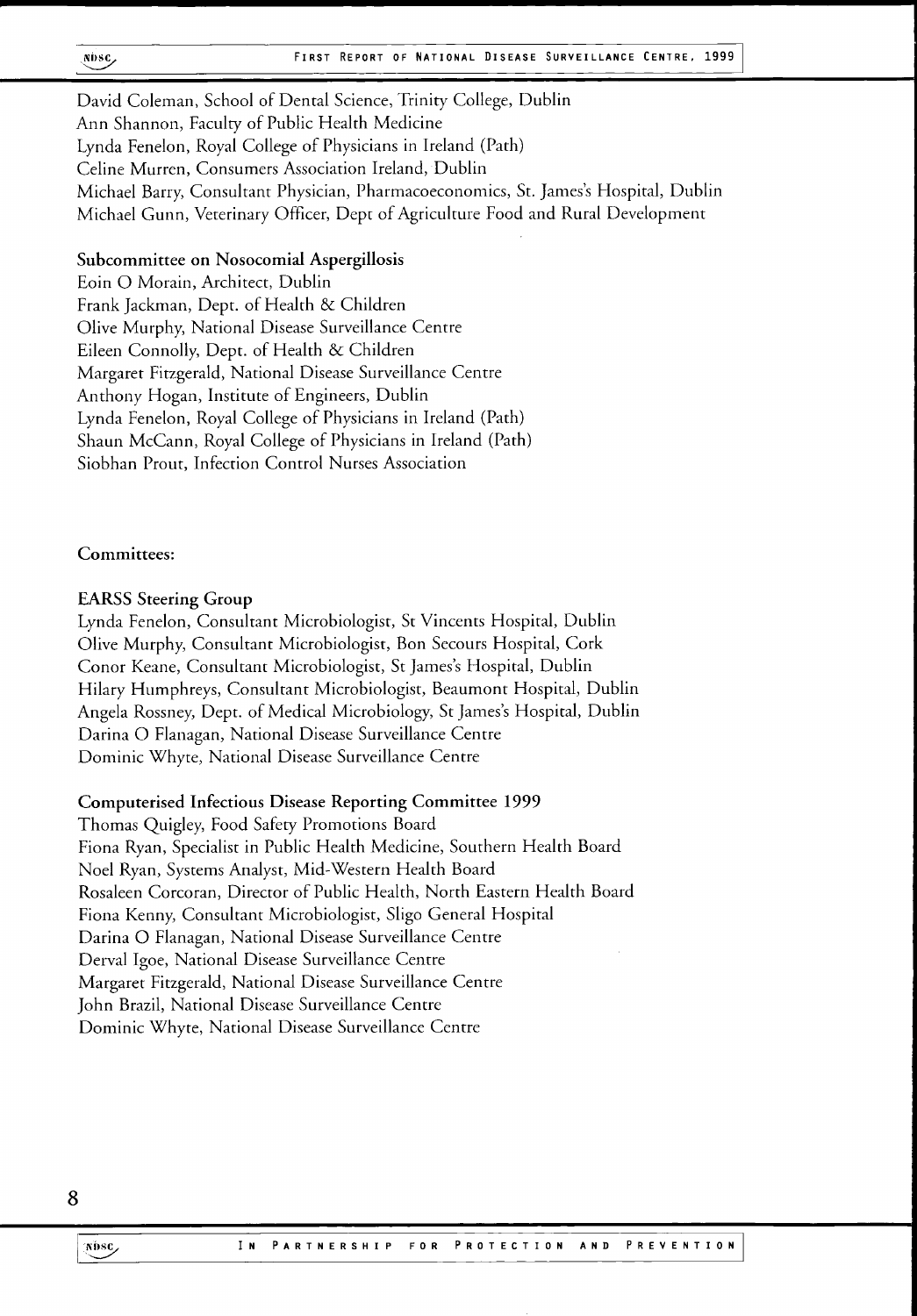#### NDSC<sub>2</sub>

**Staff of National Disease Surveillance Centre** Darina O Flanagan, Director Gerry Boyle, Administrator John Brazil, Information Technology Manager Margaret Fitzgerald, Surveillance Scientist Derval Igoe, Specialist in Public Health Medicine Kirsty MacKenzie, Administrative Assistant Olive Murphy, Microbiologist Olivia O Connell, Administrative Assistant Alan Smith, Medical Officer Dominic Whyte, Surveillance Scientist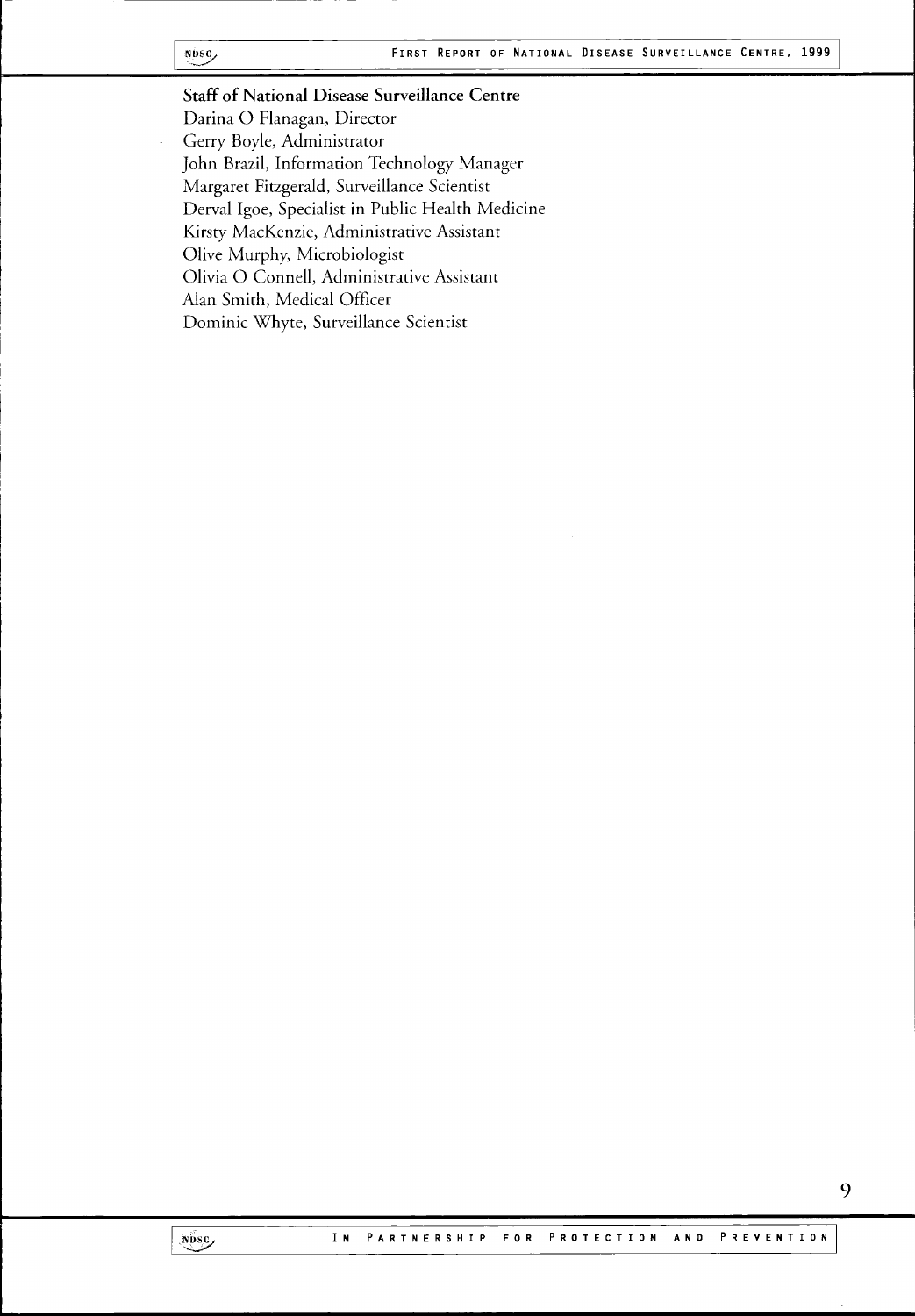## 5 . TUBERCULOSIS IN IRELAND IN 1998:

In Ireland the incidence of tuberculosis has declined over the last 50 years from 6,795 new cases in 1952, giving an incidence of 230/100,000 to 424 new cases in 1998, an incidence of 11.7/100,000. There is no reason for complacency, as 1998 was the first year since 1991 that there has been an increase in the crude number of notified cases. Although the increase is small experience in other countries with resurgent tuberculosis would indicate that every effort to combat tuberculosis in Ireland needs to be maintained, if not enhanced.

In the context of 1998 TB notifications, a definite case of tuberculosis was defined as one in which infection due to *Mycobacterium tuberculosis, M. bovis* or *M. africanum* was confirmed by culture. An other than definite case was defined as one, in the absence of confirmation by culture, in which there were signs and symptoms compatible with tuberculosis and the clinician's decision to treat the patient with a full course of antituberculous drugs.

#### **1998 T B data**

Four hundred and twenty four cases (424) of TB, 262 males (61.8%) and 162 females (38.2%) were notified inl998. This is a notification rate of 11.7**/100,000** population which is a 1.7% increase on 1997 (11.5/100,000), a reversal of the steady downward trend in the yearly notification rate seen since 1991. The incidence rate reported from England and Wales in 1998 was  $10.9/100,000$  <sup>1</sup>and in Northern Ireland 3.6/100,000 <sup>2</sup>

|        |       | Table 1. Notified cases of Tuberculosis in Ireland 1991-1998 |                                                                                                                      |
|--------|-------|--------------------------------------------------------------|----------------------------------------------------------------------------------------------------------------------|
|        |       |                                                              | <b>Example 2018</b> Number 2019 Crude Rate/100,000                                                                   |
| 1991 - | -640  | 18.2                                                         |                                                                                                                      |
|        |       |                                                              | . The $1992$ is the $604$ state, then $17.1$ and the set of the state of $\mathbb{R}^+$ and $\mathbb{R}^+$           |
| 1993.  | 598   | 16.9                                                         |                                                                                                                      |
|        |       |                                                              | 美国1994 周的 1524 美国印度中国4.5 The Team of the Contract of Apple District                                                  |
| 1995 — | - 458 | 12.6                                                         |                                                                                                                      |
|        |       |                                                              | 15. NIKO 1996. TAKAN 1943. NY HAOVAN'I NY TAONA 2008. NY KAODIM-PAOSITRA NY INSEE dia mpampiasa ny kaodim-paositra 4 |
|        |       |                                                              |                                                                                                                      |
|        |       |                                                              | 1998 - 1998 - 1998 - 1999 - 1999 - 1999 - 1999 - 1999 - 1999 - 1999 - 1999 - 1999 - 1999 - 1999 - 1999 - 1999        |

#### **Age & Sex**

The age standardised TB incidence rate did not differ significantly by health board. One region, the Midland Fiealth Board (rate 4.8 per 100,000) had a significantly lower rate than the national rate (rate 11.7 per 100,000). (Table 2)

|             |                                       |                                                                                    | Table 2. Age standardised TB incidence rate in Ireland 1998                                      |
|-------------|---------------------------------------|------------------------------------------------------------------------------------|--------------------------------------------------------------------------------------------------|
|             |                                       |                                                                                    | Health Board TB Cases Age standardised incidence rate/100,000<br>Confidence interval             |
| WHB         |                                       | 149                                                                                | 10.9-18.9                                                                                        |
|             |                                       |                                                                                    | $\text{WHB} = 474$ is the state $14.8$ and $37.8$ is the state of $14.8$<br>2.7777810.6191733330 |
| <b>SHB</b>  | 78                                    |                                                                                    | 11.0-17.2                                                                                        |
|             |                                       | EFB: Garrie: 152 : 152 : 153 12.0 : 12.0 : 12.13.13.2                              | $10.0 - 13.9$                                                                                    |
| <b>NEHB</b> | 29                                    | 9.3                                                                                | 5.8-12.7                                                                                         |
|             |                                       | $SEHB \gg 35$ , $\mathbb{R} \rightarrow 8.9$ , $\mathbb{R} \rightarrow \mathbb{R}$ | 1.8.7211.8.7212.7222                                                                             |
| <b>NWHB</b> | ۱۹                                    | 8.6                                                                                | 4.7-12.6                                                                                         |
|             | $\mathrm{MHB} = 34.810$ , and $4.811$ |                                                                                    | $= 1.8 - 7.8 - 5.1$                                                                              |
| Ireland     |                                       |                                                                                    | 10.6-12.8                                                                                        |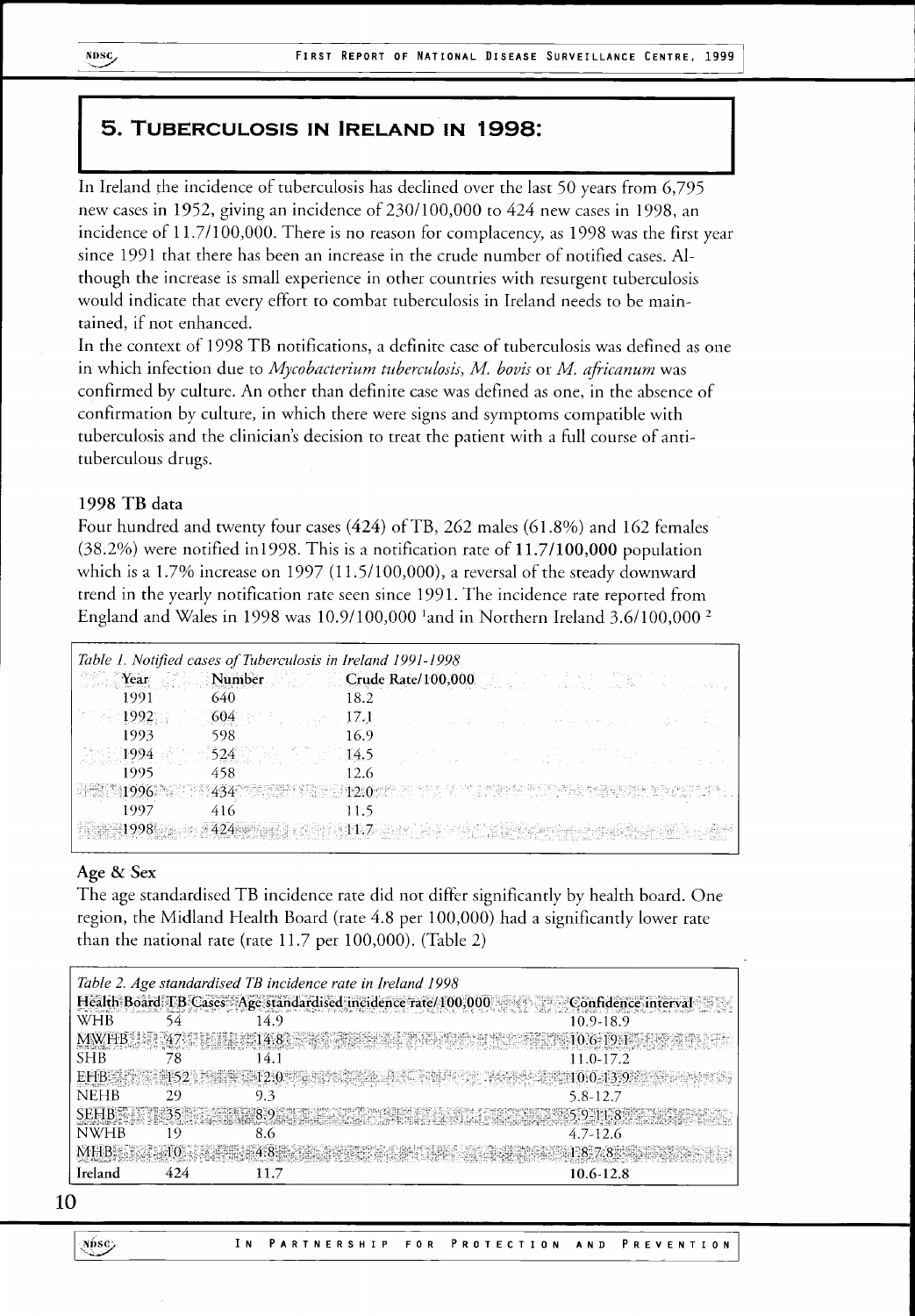Two hundred and twenty three cases (52.6%) were aged over 45 years with just under a third of all cases occurring in the over 65 age group (31.4%).

The age and sex specific rates per 100,000 population in Ireland in 1998 are illustrated in Figure 1. The highest rate was observed in those over 65 years.



*Figure 1. Age & sex specific rates of notified cases ofTB per 100,000*

#### **Diagnostic and Clinical Details**

Of the 424 TB notifications, 241 (56.8%) were definite cases i.e. culture confirmed (rate 6.7 per 100,000) and 183 (43.2%) were other than definite cases (rate 5.1 per 100,000).

Of the 424 TB notifications, 284 were pulmonary TB (67%), 102 cases were extrapulmonary TB (24%), 31 cases were pulmonary+extra-pulmonary TB (7.3%) and 7 cases were primary TB (1.7%). The diagnostic breakdown in each Health Board is shown in Table 3.

|              |           | Table 3. Diagnostic categories of TB by Health Board in 1998                                                                                                                  |     |       |
|--------------|-----------|-------------------------------------------------------------------------------------------------------------------------------------------------------------------------------|-----|-------|
| Health Board | Pulmonary | Pulmonary+Extrapulmonary Extrapulmonary Primary                                                                                                                               |     | Total |
| <b>EHB</b>   | 110       |                                                                                                                                                                               | 29  | 152   |
| <b>MHB</b>   | 8         | $\mathbf{0}=\mathbf{0}=\mathbf{0}$ , we have a set of $\mathbf{0}=\mathbf{0}$                                                                                                 |     | 10    |
| <b>MWHB</b>  | 35        |                                                                                                                                                                               |     | 47    |
| <b>NEHB</b>  | 21        | and $\mathcal{P}_\mathrm{B}$ and $\mathcal{P}_\mathrm{B}$ and $\mathcal{P}_\mathrm{B}$ and $\mathcal{P}_\mathrm{B}$ and $\mathcal{P}_\mathrm{B}$ and $\mathcal{P}_\mathrm{B}$ |     | 29    |
| <b>NWHB</b>  | 14        |                                                                                                                                                                               |     | 19    |
| <b>SEHB</b>  | 23        | $\mathbb{P}^1=\{1\}$ and the set of $\mathbb{P}^1$ is $\mathbb{P}^1$ . The set of $\mathbb{P}^1$ is a set of $\mathbb{P}^1$                                                   |     | 35    |
| <b>SHB</b>   | 38        |                                                                                                                                                                               | 29. | 78    |
| WHB          | $35_{1}$  |                                                                                                                                                                               |     | 54.   |
| Ireland      | 284       | 31                                                                                                                                                                            | 102 | 424   |

For international comparisons,WHO requires all cases with a pulmonary component be classified as pulmonary cases. Of a total of  $315$  pulmonary cases according to WHO criteria, 192 (61%) of pulmonary cases were definite (rate 5.3 per 100,000). There were 121 (38.6%) cases of sputum smear positive pulmonary cases (rate 3.4 per 100,000).

Of the 241 definite cases, 96.7% of isolates were *Mycobacterium tuberculosis* (n=235) and 2.5% were *Mycobacterium bovis* (n=6).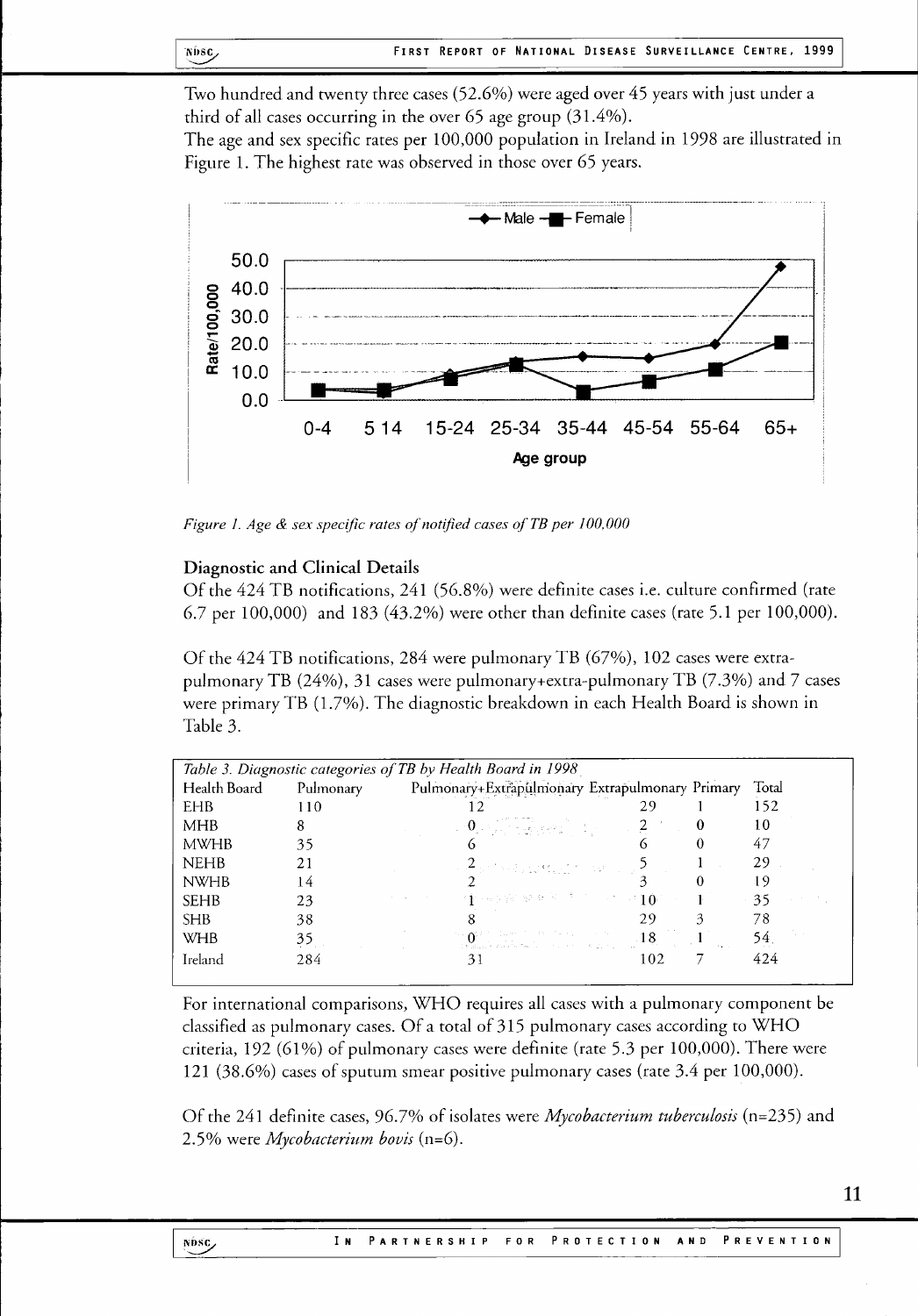Sensitivity data was available on 234 of 241 definite cases (97.1%). Resistance was documented in 4 *M. tuberculosis* isolates. Two were resistant to isoniazid alone and two were resistant to streptomycin alone. There were no multi-drug resistant cases ofTB in 1998.

Two patients had HIV in association with TB. Both cases were pulmonary TB and both were culture positive for *M. tuberculosis,* which were fully sensitive to standardT B chemotherapy.

There were 35 patients (8%) born outside Ireland: 13 from Asia, 10 from Africa, 8 from Europe, 2 from America and 2 from Oceania.

There were 41 deaths (9.7%) amongst the 424 notified cases of TB in Ireland in 1998. In 6 cases (1.4%)T B was the recorded cause of death giving a crude death rate of 0.2/ 100,000. The ages of these 6 cases ranged from 47 to 77 years with a median age of 60.5 years.

A summary profile of the epidemiology ofTB in Ireland for 1998 is shown in Table 4.

| Table 4. Profile of TB in Ireland 1998 |      |
|----------------------------------------|------|
| Total number of cases                  | 424  |
| Notification rate per 100,000          | 11.7 |
| New cases                              | 421  |
| Recurrent cases                        | 3    |
| Cases in foreign-born patients         | 35   |
| Culture positive cases                 | 241  |
| Smear positive pulmonary cases         | 121  |
| Cases resistant to isoniazid alone     |      |
| Cases resistant to rifampicin alone    | 0    |
| Cases resistant to ethambutol alone    | 0    |
| Cases resistant to streptomycin alone  | 2    |
| Multi-drug resistant cases             |      |

#### **TB Surveillance-The Future**

On the 1/1/2000 the National Disease Surveillance Centre (NDSC), in consultation with the eight Irish Health Boards and the National Working Group on TB implemented an enhanced TB surveillance system based on the European minimum dataset It is called the National TB Surveillance System or NTBSS 2000. An important feature of NTBSS includes a newly designedT B notification form to record individual case data, with an increased emphasis on the collection of outcome data. Regional participants also have the added option of recording individual case data on a stand-alone Epi-Info based TB notification database at regional level. Regional data is transferred to NDSC quarterly, for analysis and dissemination of information to providers and to policy makers.

From the first year of national data analysis we now know that in Ireland, the notification rate is higher than that seen in England/Wales and Northern Ireland. TB is more common in older age-groups and in men. It is important to note that almost 50% of cases occurred in those aged under 45 years, indicating considerable ongoing transmission of tuberculosis in Ireland. A small proportion of cases occurred in patients of foreign origin (8,3%) much lower than that reported for other countries in the EU. In addition there were no cases of multi-drug resistant TB. TB in HIV positive patients was not common.

There was some regional variation in the rate of TB. The proportion of patients with culture confirmed disease (61%) was similar to that found in other EU countries (58%).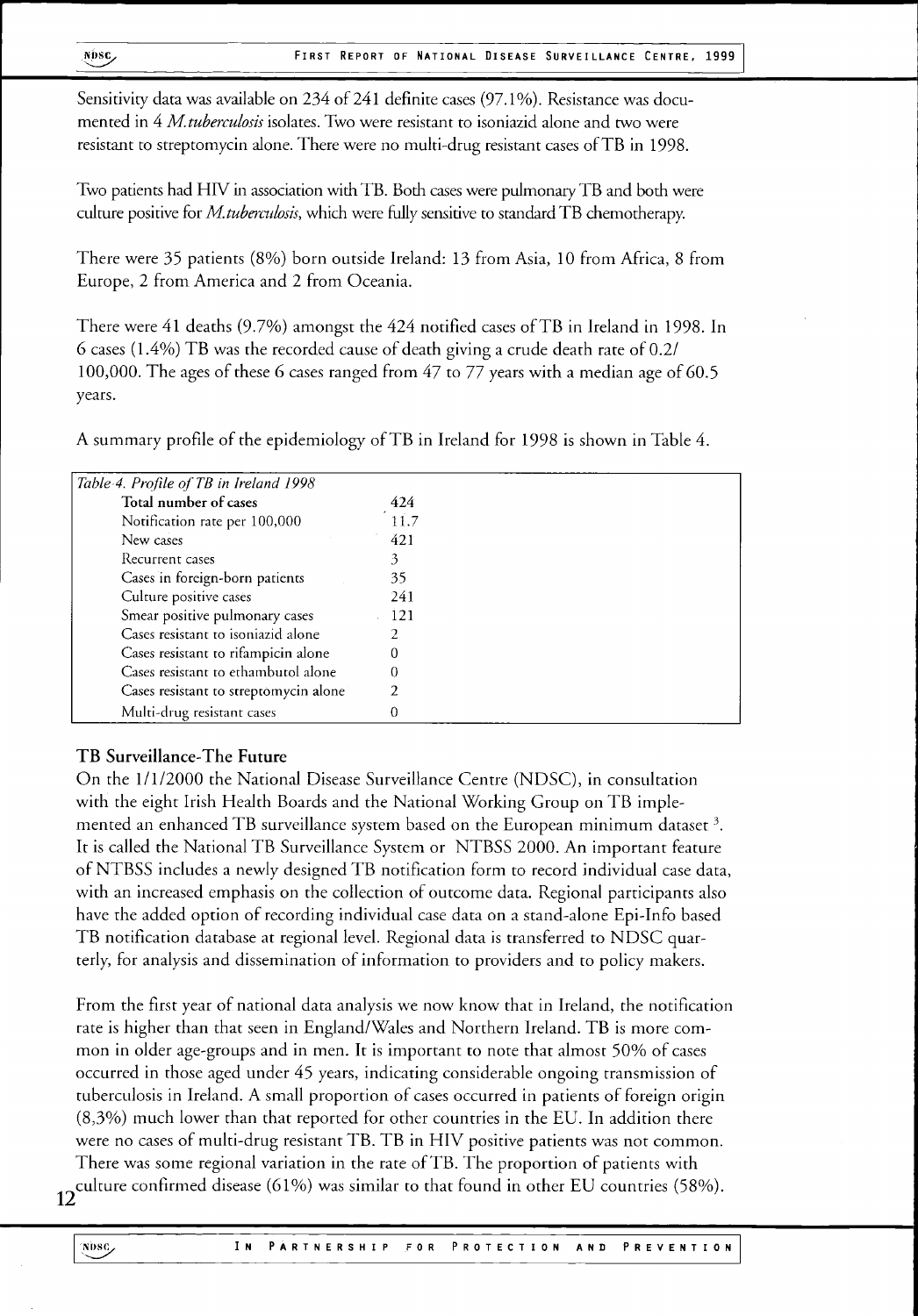With the implementation of enhanced TB surveillance (NTBSS 2000), it will be possible to detect not only any increased incidence of infection whether in the general population or in specific high risk groups but also to accurately monitor the outcome ofTB treatment which is of great



importance in controlling spread of the disease. The enhanced TB surveillance programme will also allow drug resistance to be continually monitored.

References

1. Tuberculosis: incidence rising, resistance stable, surveillance enhanced and communication improving. *CDR Weekly* 1999; (9) 51: 453-6

2. CDSC, Northern Ireland. Annual Report 1999.

3. Rieder HL, Watson JM, Raviglione MC, Forssbohm M, Migliori GB, Schwoebel V et al. Surveillance of tuberculosis in Europe. *Eur Resp J* 1996;9:1097-1104.



i **t** I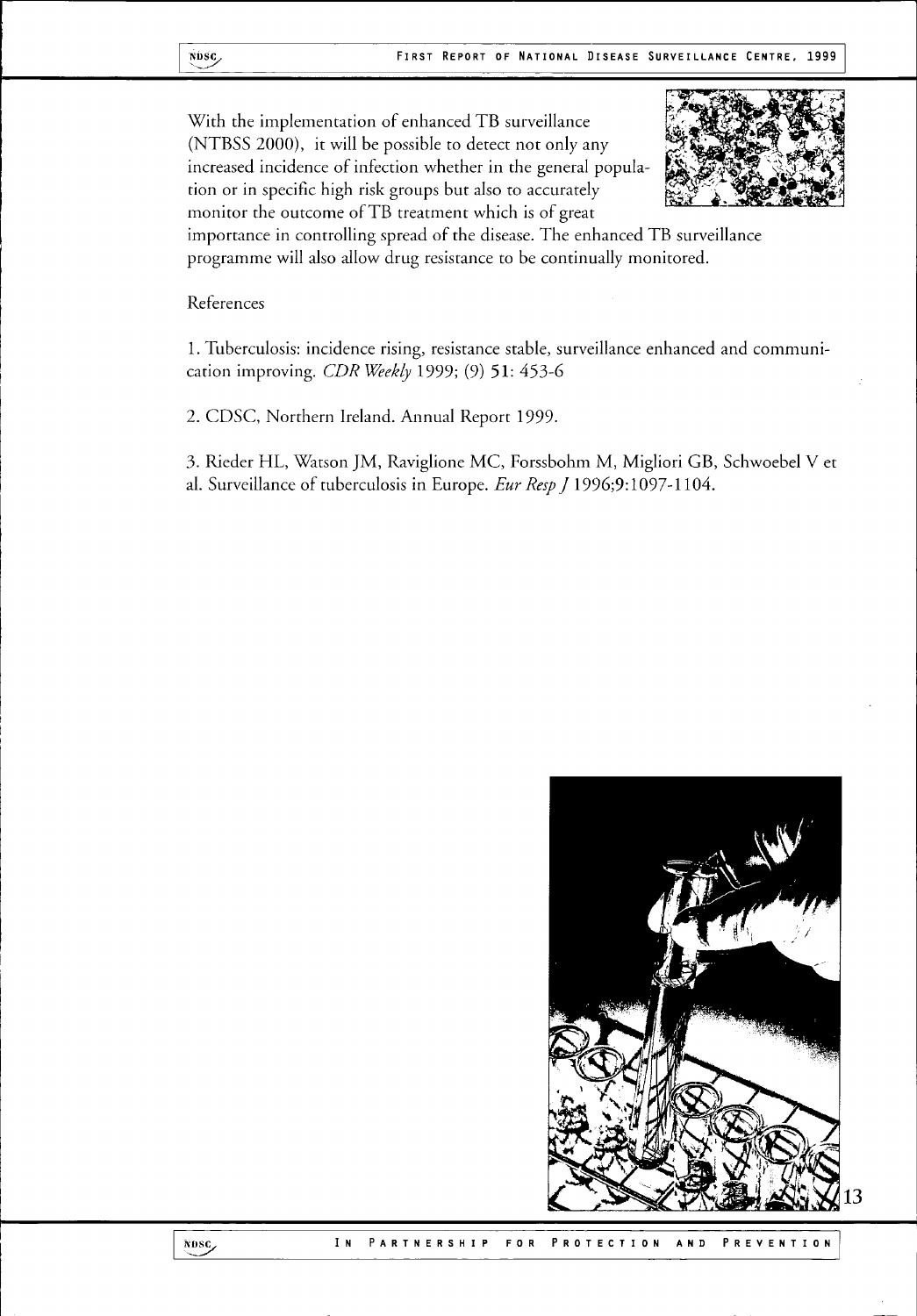## 7. MENINGOCOCCAL DISEASE IN IRELAND IN 1999:

#### **Introduction**

Bacterial meningitis and septicaemia are systemic infections caused by a variety of organisms, the most common being *Neisseria meningitidis. N. meningitidis* is a leading cause of invasive meningococcal disease (IMD) in children and young adults in Ireland, Europe and the US.<sup>1,2</sup> Preventing and controlling meningococcal disease remains a public health challenge. A total of 535 cases of meningococcal disease were reported in the Republic of Ireland in 1999, an increase of 19.4% from 1998. Of the 535 cases notified 435 were laboratory confirmed. Group B and C *N. meningitidis* accounted for 65.4% and 30.4% of the laboratory confirmed cases, respectively.

#### **Source of Data**

The National Disease Surveillance Centre (NDSC) is now responsible for the collation and analysis of national data on bacterial meningitis.

The enhanced surveillance of bacterial meningitis (including meningococcal septicaemia) commenced in the Republic of Ireland in 1997. The Departments of Public Health collate the clinical and laboratory information on the cases of bacterial meningitis in their respective health boards. Quarterly returns are made to the Department of Health and Children. Copies of these reports are forwarded to NDSC.

The National Meningococcal Reference Laboratory (MRL) was established at 1996 at the Children's Hospital, Temple St. Data is obtained from the MRL on a monthly basis. Using these two sources, data from 1997 to 1999 has now been analysed. A summary of these findings is presented in this report.

#### **Results**

#### *Bacterial Meningitis Notifications*

In the Republic of Ireland the total number of bacterial meningitis notifications (including meningococcal septicaemia) increased from 491 (13.54/100,000) in 1998 to 587 (16.19/100,000) in 1999 i.e. an increase of 19.6%. Meningococcal disease accounted for 91.1% of the bacterial meningitis notifications, while *Streptococcus pneumoniae, Mycobacterium tuberculosis* and *Haemophilus influenzae* accounted for 3.2%, 1.2% and 0.5% of the notifications, respectively.

#### **Meningococcal Disease**

In 1999 535 cases of IMD were notified through the enhanced surveillance system.The notification rate forIMD was 14.75/100,000 of the total population, an increase of 19.4% from 1998 and 1997 (Figure 2). An incidence rate of 10.8/100,000 population was reported in Northern Ireland in 1999.<sup>3</sup> Of the 535 cases of IMD notified in the Republic of Ireland in 1999 435 (81%) were laboratory confirmed (Table 5). This was slightly higher than the proportions that were laboratory confirmed in previous years i.e. 75% in 1998 and 68% in 1997. In 1999 >50% of the cases were diagnosed by the polymerase chain reaction (PCR) technique. The male:female ratio was 1.2:1.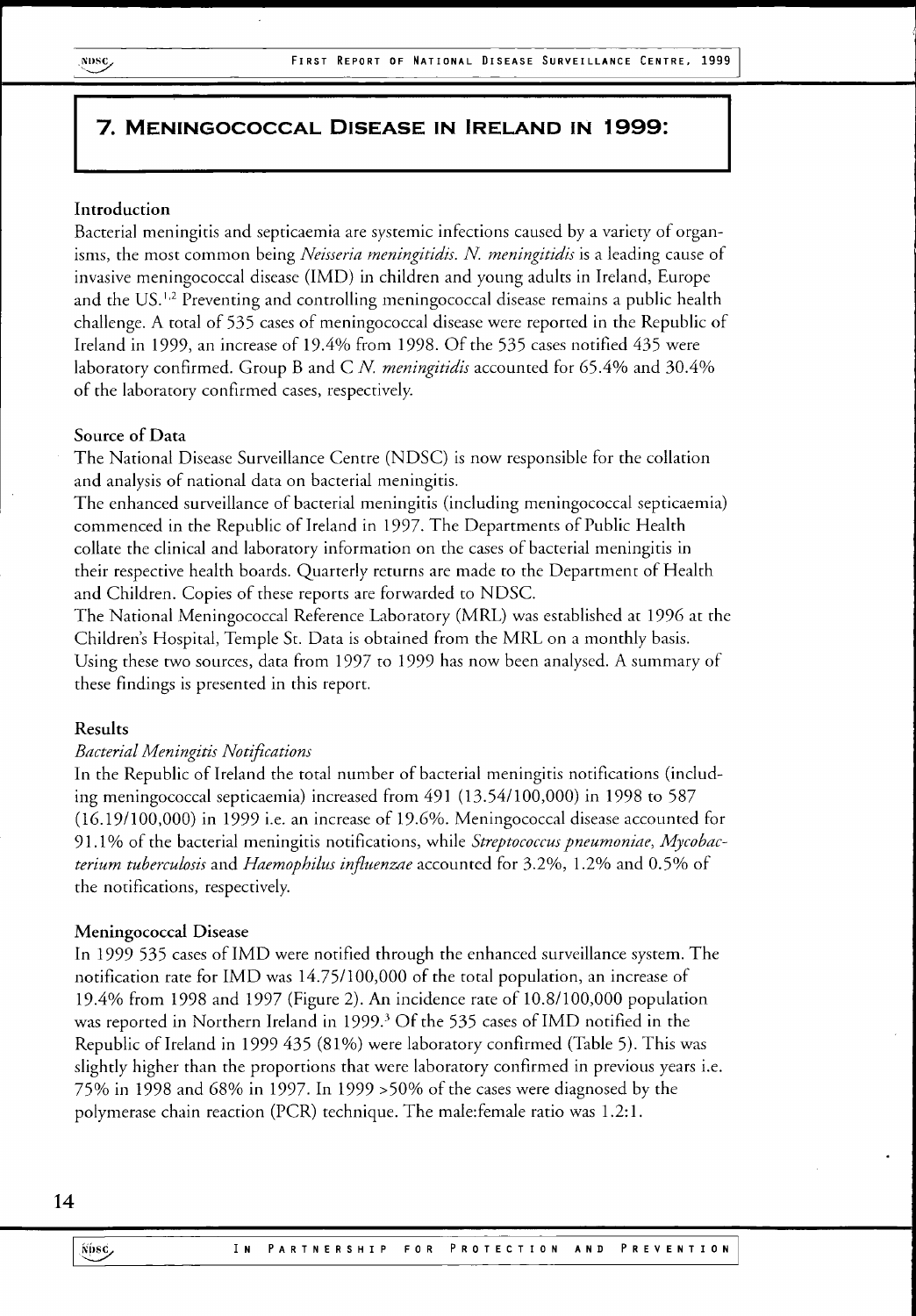

*Figure 2. AnnuaI Meningococcal Notification Rates in the Republic oj Ireland.*

| the Republic of Ireland for 1999 |     |                             |                            |                       |
|----------------------------------|-----|-----------------------------|----------------------------|-----------------------|
| Health Board                     |     | Lab Cases Lab-Cases/100,000 | <b>Total notifications</b> | Notifications/100,000 |
| <b>EHB</b>                       | 197 | 15.20                       | 231                        | 17.82                 |
| <b>MHB</b>                       | 27  | 13.14                       | 28                         | 13.62                 |
| <b>MWHB</b>                      | 29  | 9.15                        | 40                         | 12.62                 |
| <b>NEHB</b>                      | 44  | 14.37                       | 50                         | 16.33                 |
| <b>NWHB</b>                      | 17  | 8.06                        | 18                         | 8.54                  |
| <b>SEHB</b>                      | 37  | 9.45                        | 49                         | 12.52                 |
| <b>SHB</b>                       | 62  | 11.34                       | 91                         | 16.65                 |
| <b>WHB</b>                       | 22  | 6.24                        | 28                         | 7.95                  |
| Total                            | 434 | 12.97                       | 535                        | 14.75                 |

*N. meningitidis* Groups B and C accounted for 96% of laboratory confirmed cases, in 1999. The proportion due to Group B has gradually increased over the last three years from 55% in 1997 to 66% in 1999, while the proportion due to Group C has decreased from 39% in 1997 to 30% in 1999. Although the proportions due to Group C may have dropped the number of cases has not decreased (Table 6). The highest age-specific incidence was in the <1 year olds over the three-year period (Figure 3a & 3b), with a decline in incidence in the older age groups. However, a slight increase in incidence of *N. meningitidis* Group C was observed in those aged between 15-19 years (Figure 3b).



*Figure 3a: Average age-specific incidence of laboratory confirmed cases of* N. meningitidis *Group B . \_ in the Republic of Ireland 1997-1999.*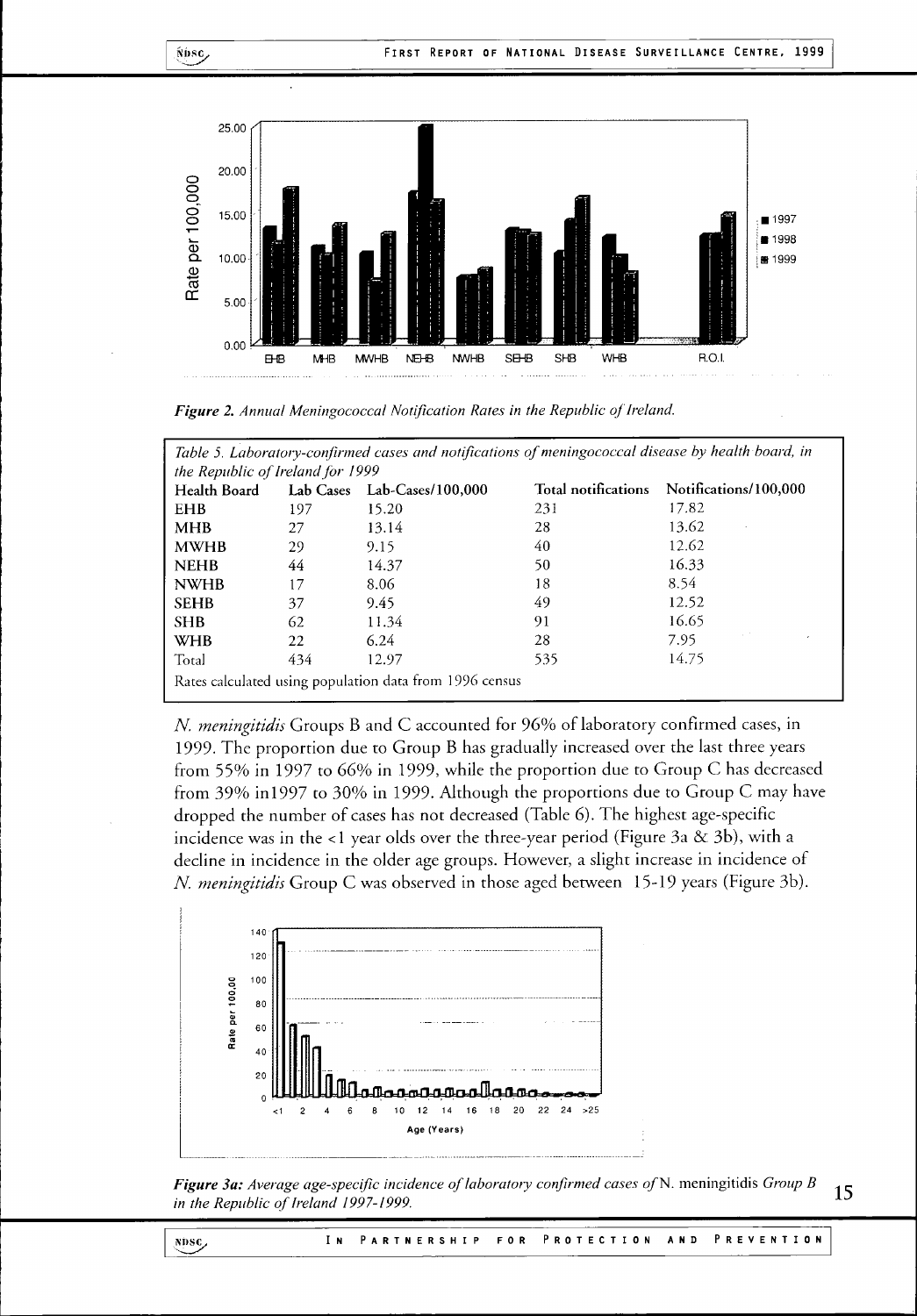

*Figure 3b: Average age-specific incidence of laboratory confirmed cases* o/N. meningitidis *Group C in the Republic of Ireland 1997-1999.*

#### **Age standardised incidence of** *N. meningitidis* **by county**

The age-standardised incidence rates for *N. meningitidis* Group B in counties Leitrim (0/ 100,000), Roscommon (0/100,000) and Waterford (3.1/100,000; 95% CI = 0-6.68) were significantly less than the national rate  $(7.8/100,000; 95\% \text{ CI} = 6.87-8.68)$ . Although, the highest incidence rates for *N. meningitidis* Group B were in Dublin (11.6/ 100,000; 95% CI = 9.52 - 13.7) and Cavan (14.03/100,000; 95% CI = 4.38 - 24.2), the differences in these rates compared with the national rate were not statistically significant. (Figure 4)

The national rate for *N. meningitidis* Group C was 3.6/100,000(95% CI = 2.99-4.23). Significantly lower rates were reported in counties Longford (0/100,000), Cavan (0/ 100,000), Sligo (0/100,000, Roscommon (0/100,000) and Limerick (0.6/100,000; 95%  $CI = 0 - 1.8$ ). The highest rates were in Kilkenny (7.8/100,000; 95% CI 1.55 - 14.0) and Offaly (11.3/100,000; 95% CI 2.92 - 19.6). However, when compared with the national rate these rates were not statistically significant. (Figure 4)

#### **Deaths due to Meningococcal Disease**

In 1999, 17 (0.47/100,000) deaths due to IMD were notified. The case fatality rate was 3.2% (17 deaths in 535 cases) in 1999, compared with 3.6% (16/448) in 1998 and 5.6% (25/448) in 1997.

#### **Bacterial Meningitis other than Meningococcal Disease**

Although *S. pneumoniae* was the second most common form of bacterial meningitis notified after *N. meningitidis,* it accounted for only 3.2% of the notifications. In 1999 19 cases of *S. pneumoniae* meningitis were notified in the Republic of Ireland. This was equivalent to a notification rate of 0.52/100,000.

The number of cases of *H. influence* notified remained unchanged from 1998, 3 cases (0.08/100000) were notified in the Republic of Ireland, compared with 7 cases in 1997 (0.19/100,000).

#### **Acknowledgements**

NDSC wish to thank all those who contributed to the data, namely Departments of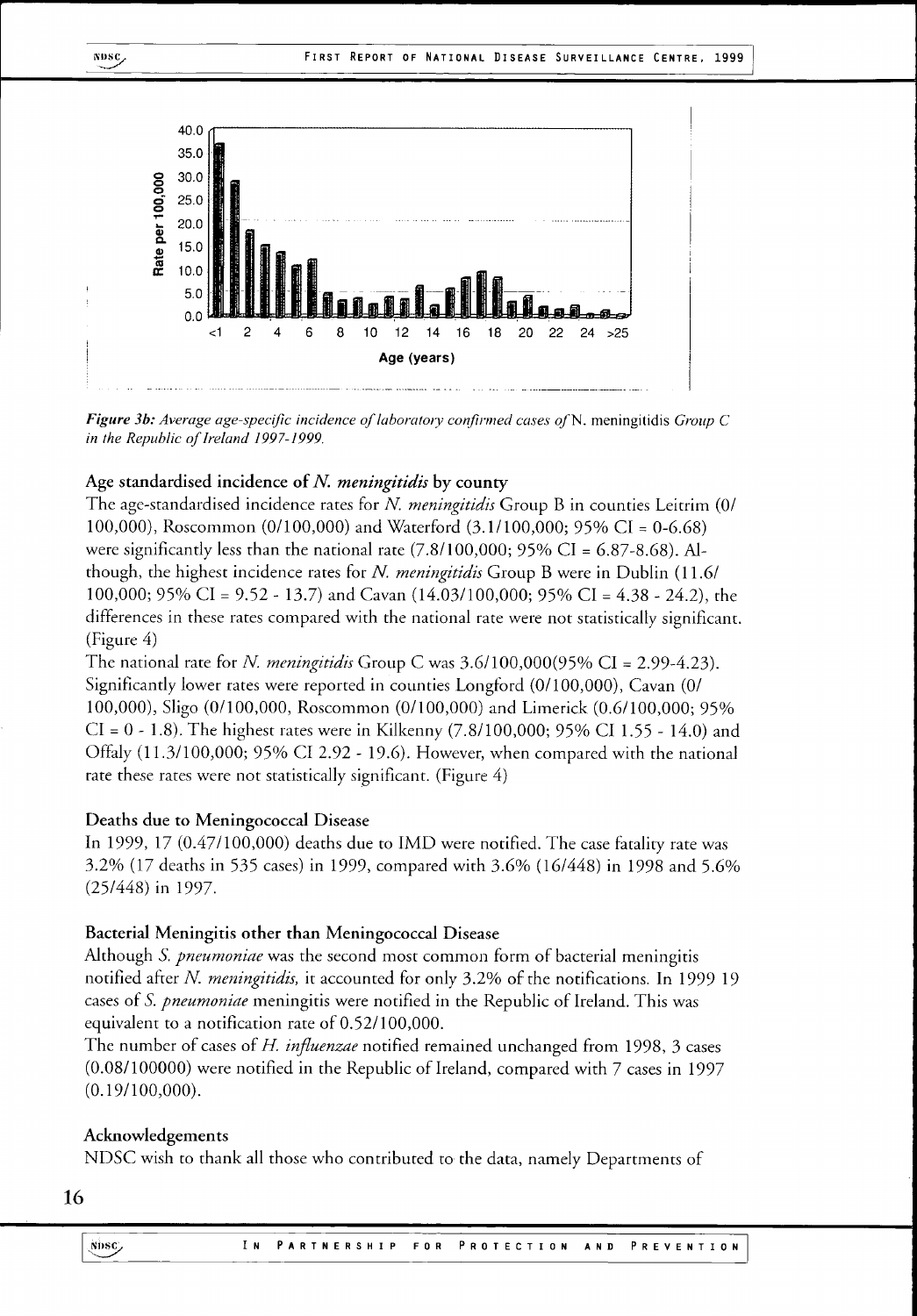\$JI8C> FIRST REPORT OF NATIONAL DISEASE SURVEILLANCE CENTRE. 1999

Public Health, the Meningococcal Reference Laboratory, Microbiology Laboratories and the Community Care Senior Area Medical Officers and Area Medical Officers. NDSC acknowledges the Department of Health and Children for providing the data for analysis.

#### **References**

1. CDC. Control and prevention of meningococcal disease and control and prevention of serogroup C meningococcal disease: evaluation and management of suspected outbreaks. *MMWR* 1997; 46 : (No. RR-5).

2. Noah, N. and Henderson, B. Surveillance of bacterial meningitis in Europe 1997/98. London: PHLS Communicable Disease Surveillance Centre, 1999. 3. CDSC, Northern Ireland. Annual Report 1999.

|      |       |      |                |      |                 |                                               |      |                                        | 医异体 医乳头 凝固率 经融                                                                      |
|------|-------|------|----------------|------|-----------------|-----------------------------------------------|------|----------------------------------------|-------------------------------------------------------------------------------------|
| 1997 | 1998  | 1999 | 1997           | 1998 | 1999            | 1997                                          | 1998 | 1999                                   |                                                                                     |
| 74.  | $84-$ | 104  | 51             | 64   | 73 <sup>°</sup> | 16                                            | 17   | 21                                     |                                                                                     |
| 110  | 128   | 145  | 68             | 92   | 92              | 35                                            | 32   | 47                                     |                                                                                     |
| 38   | 41    | 55   | 14             | 22   | 34              | 21                                            | 17   | 21                                     |                                                                                     |
| 24   | 29    | 39   | 12             | 8    | 32              | 11                                            | 20   |                                        |                                                                                     |
| 50   | 44    | 51   | 20             | 17   | 29              | 29                                            | 24   | 20                                     |                                                                                     |
| 18   | 9     | 21   | 10             |      | 12              |                                               | 4    | 9                                      |                                                                                     |
| 10   | 16    | 9    | 8              | 9    |                 | 2                                             |      | 2                                      |                                                                                     |
| 11   | 9     |      | $\overline{2}$ | 6    |                 | 8                                             | 3    | 3                                      |                                                                                     |
|      |       | 9    | 2              | 4    |                 | 3                                             |      | C.                                     |                                                                                     |
| 3    | 3     |      | $\Omega$       | 3    |                 | 3                                             | 0    |                                        |                                                                                     |
| 343  | 368   | 435  | 187            | 230  | 285             | 135                                           | 123  | 132                                    |                                                                                     |
|      |       |      | Sports.        |      |                 | Total with receptions and strong Boundary and |      | $\cdot$ Group $\mathbb{C}$ and $\cdot$ | Table 6: Number of laboratory confirmed cases of N. meningitidis reported 1997-1999 |

Group B Group C



*Figure 4: Age-standardised incidence of laboratory-confirmed cases of Group B and Group C* N. meningitidis *in Ireland 1999*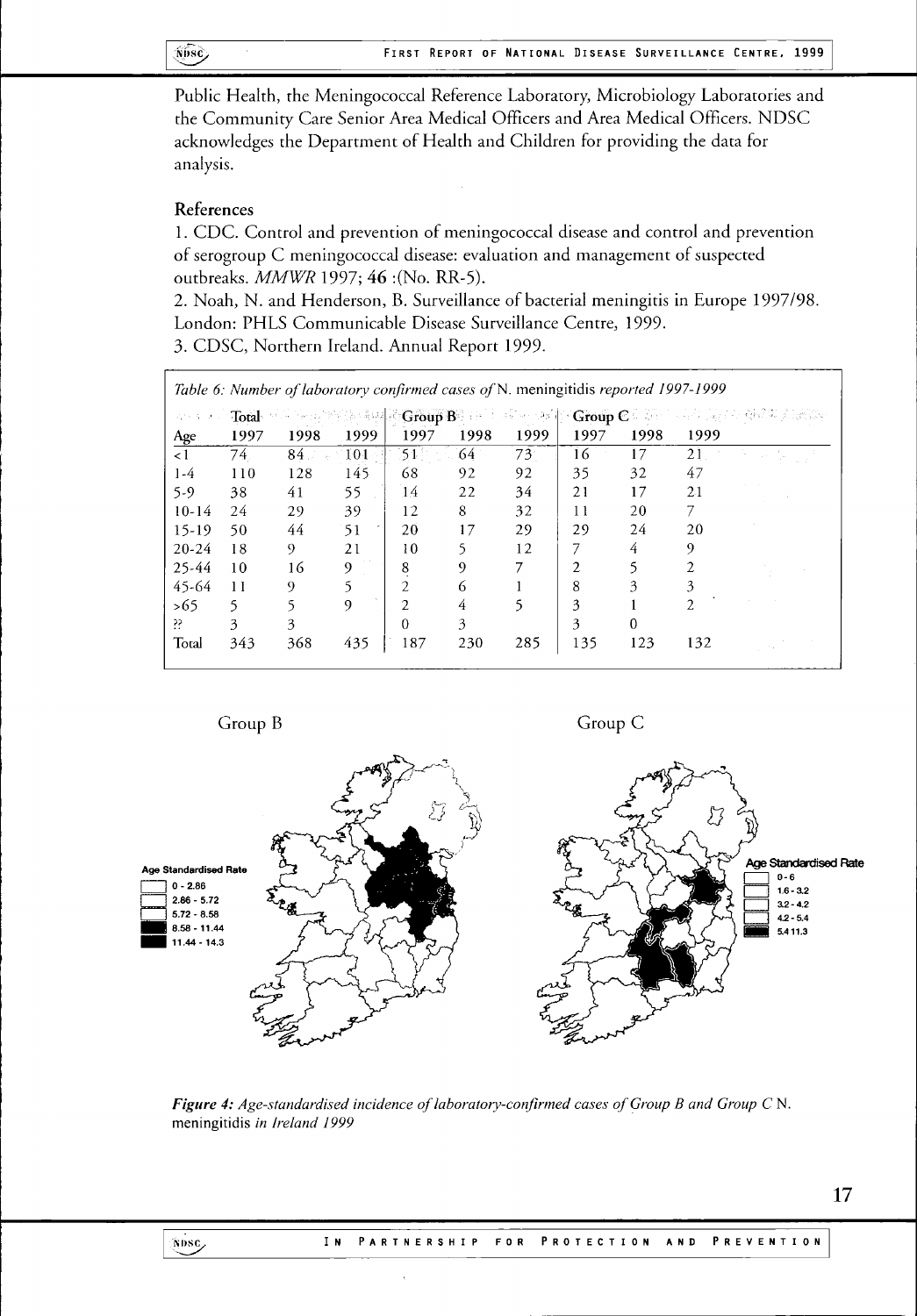## 8. ESCHERICHIA COLI 0157 IN IRELAND IN 1999:

### **Introduction**

Verocytotoxin producing *Escherichia coli (VTEC)* of which *E coli*Ol57:H7 is the most common member, has emerged over the past decade as a serious global public health concern. Verocytotoxigenic *E coli* are capable of producing toxins that give rise to a wide range of symptoms including, non-bloody diarrhoea, haemorrhagic colitis, haemolytic uraemic syndrome and thrombotic thrombocytopenic purpura.

In Ireland, *E coli*0157:H7 is not a notifiable disease. However, clinical microbiologists report suspect cases to public health colleagues so that appropriate public health action can be taken. In 1999, NDSC, in co-operation with the Directors of Public Health, established a surveillance system for VTEC 0157. Since 1999, Specialists in Public Health Medicine and Area Medical officers have participated in a system whereby a standard dataset of information is collected on each case identified and reported to the National Disease Surveillance Centre. This information includes socio-demographic data, clinical data, possible risk factors and information on links between cases.

The case definitions that have been used in this system are as follows:

#### **Clinical description**

An infection of variable severity characterised by diarrhoea (often bloody) and abdominal cramps. Illness may be complicated by haemolytic uraemic syndrome (HUS) or thrombotic thrombocytopenic purpura (TTP); asymptomatic infections may also occur and are included as cases.

#### **Suspected:**

A case of post-diarrhoeal HUS or TTP

#### **Probable:**

A case with isolation of *E coli*Ol57 from a clinical specimen (asymptomatic or symptomatic), pending confirmation of H7 or Shiga toxin or

A clinically compatible case that is epidemiologically linked to a confirmed or probable case

#### **Confirmed**

A case that has isolation of *E coli*Ol57:H7 from a specimen or isolation of Shiga toxinproducing *E coli* O157:NM from a clinical specimen

Probable cases that were subsequently confirmed as not  $H<sub>7</sub>$  or Shiga toxin producing were removed from the database.

#### **Results**

In 1999, 51 definite cases of *E coli*Ol57:H7 were reported, giving a crude incidence rate of 1.4 per 100,000 population. In addition, one probable case of VTEC O157 was identified. Subsequent analysis refers to the 51 confirmed cases.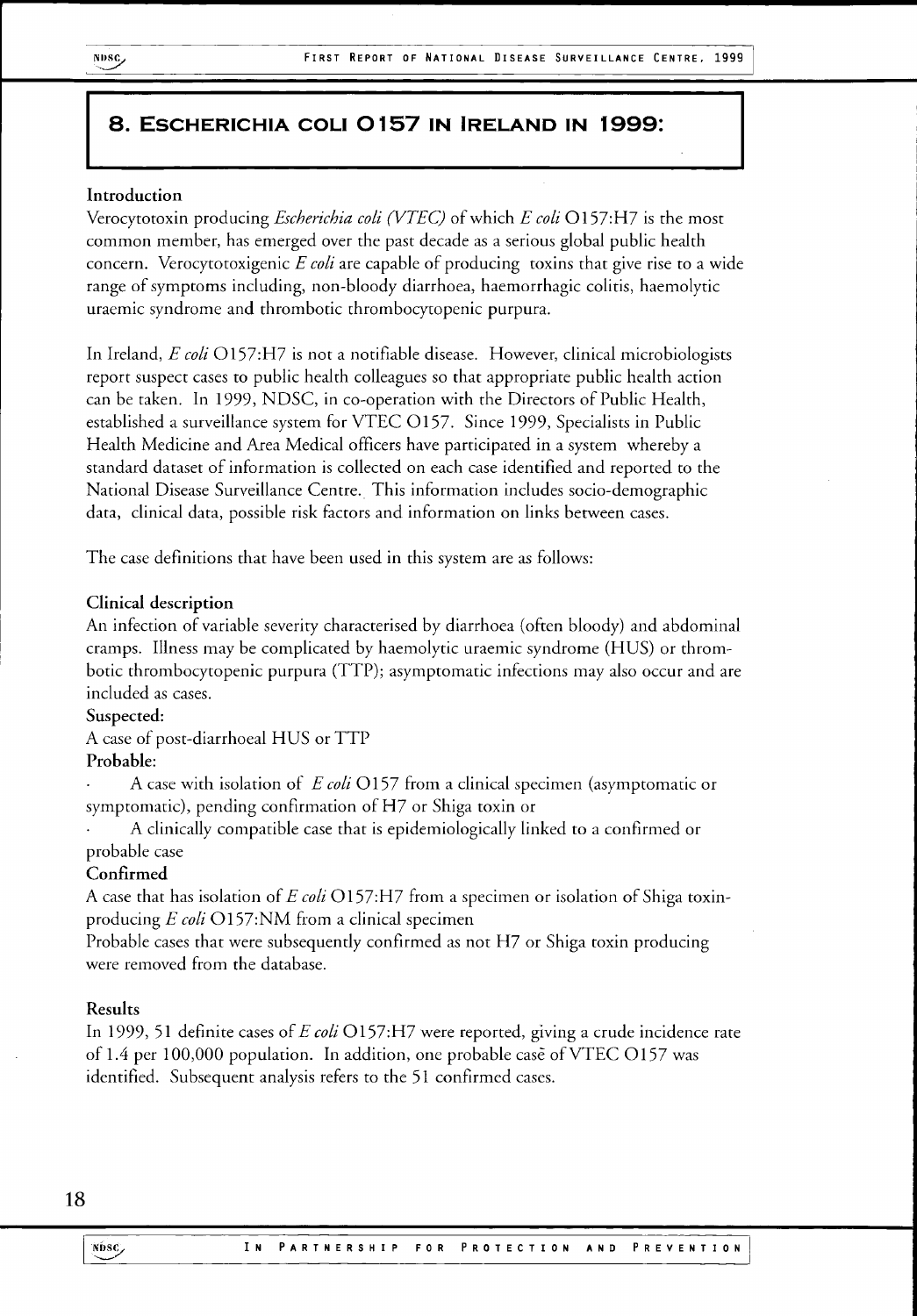|      |     | Table 7: Number of cases of E coli O157: H7 and crude incidence rate in Ireland, 1996-1999    |
|------|-----|-----------------------------------------------------------------------------------------------|
|      |     | Year Number of reported cases Crude incidence rate per 100,000 population and the state state |
| 1996 |     | 0.22                                                                                          |
| 1997 | -31 | 0.85                                                                                          |
| 1998 | 76  | 2.1                                                                                           |
| 1999 |     | 이 아이들은 아이들이 아이들이 사랑을 받았다. 이제 제작된다.<br>이 아이들은 아이들이 아이들이 아이들이 아니라 아이들이 아니라.<br>1.41             |

|  |  | The age standardised incidence rate varied by health board as follows: |  |  |  |
|--|--|------------------------------------------------------------------------|--|--|--|
|  |  |                                                                        |  |  |  |
|  |  |                                                                        |  |  |  |

| Health Board | N cases |              | Crude incidence Age standardised [95% CI] |                            |
|--------------|---------|--------------|-------------------------------------------|----------------------------|
|              |         | rate/100,000 | incidence rate/100,000                    | ill Rahit Bartha           |
| EHB          |         | 0.7          | 0.7                                       | $[0.2-1.1]$                |
| MHB          |         | 4.4          | $5.8 -$                                   | $-[2.5-9.1]$ and $[-1,-1]$ |
| <b>MWHB</b>  | 12      | 3.8          | 3.9                                       | $[1.7-6.0]$                |
| <b>NWHB</b>  |         | 0.9          | 1,0                                       | $[0.4-2.3]$                |
| <b>SEHB</b>  | 6       | 1.5          | 1.5                                       | $[0.3 - 2.7]$              |
| <b>SHB</b>   |         | 1.6          | $\cdot$ 1.7                               | $[0.6-2.7]$                |
| WHB          |         | 0.6          | 0.5                                       | $[0.2 - 1.2]$              |
| <b>NEHB</b>  | 0       | 0            | 0                                         |                            |
| Total        |         | 1.4          |                                           |                            |

Twenty five (49%) cases arose in females and 26 (51%) arose in males. Most cases occurred in young children, with a second peak in the 25 to 44 year age group.

| Table 9: Number (%) of cases of E coli O157:H7 in each age group, Ireland, 1999. |                  |                    |                                                                                                                                                                                                                                                                                                                                                                   |  |  |  |  |
|----------------------------------------------------------------------------------|------------------|--------------------|-------------------------------------------------------------------------------------------------------------------------------------------------------------------------------------------------------------------------------------------------------------------------------------------------------------------------------------------------------------------|--|--|--|--|
| Age group                                                                        | Number of cases  | Percent            |                                                                                                                                                                                                                                                                                                                                                                   |  |  |  |  |
| < 1 years                                                                        |                  |                    |                                                                                                                                                                                                                                                                                                                                                                   |  |  |  |  |
| 1-4 years                                                                        | 20               | 39.2               | 的复数人名英格兰人姓氏卡尔的变体 医单元 医单元 医心包 化硫酸盐 化乙基苯<br>나는 아이는 그 사람이 아니라 나는 사람이 아니라 나라                                                                                                                                                                                                                                                                                          |  |  |  |  |
| 5-9 years                                                                        |                  | 13.7               |                                                                                                                                                                                                                                                                                                                                                                   |  |  |  |  |
| $10-14$ years                                                                    |                  | $\sim$ 2 $\sim$ .  |                                                                                                                                                                                                                                                                                                                                                                   |  |  |  |  |
| $15-24$ years                                                                    |                  | 5.9                |                                                                                                                                                                                                                                                                                                                                                                   |  |  |  |  |
| $25-44$ years                                                                    | $\sim$ 12 $\sim$ | $\frac{1}{2}$ 23.5 |                                                                                                                                                                                                                                                                                                                                                                   |  |  |  |  |
| $45-64$ years                                                                    |                  |                    |                                                                                                                                                                                                                                                                                                                                                                   |  |  |  |  |
|                                                                                  |                  |                    | $65$ + years $\mathbb{M}_{\mathbb{R}}$ + $4$ $\mathbb{N}_{\mathbb{R}}$ + $\mathbb{N}_{\mathbb{R}}$ + $\mathbb{Z}_3$ 8 + $\mathbb{N}_{\mathbb{R}}$ + $\mathbb{N}_{\mathbb{R}}$ , $\mathbb{N}_{\mathbb{R}}$ , $\mathbb{N}_{\mathbb{R}}$ , $\mathbb{N}_{\mathbb{R}}$ , $\mathbb{N}_{\mathbb{R}}$ , $\mathbb{N}_{\mathbb{R}}$ , $\mathbb{N}_{\mathbb{R}}$ , $\mathbb$ |  |  |  |  |
| Total                                                                            |                  |                    |                                                                                                                                                                                                                                                                                                                                                                   |  |  |  |  |

The age specific incidence rate is shown in Figure 5.



*Figure 5: Age specific incidence rate ofE* coli *0157.H7, Ireland 1999.*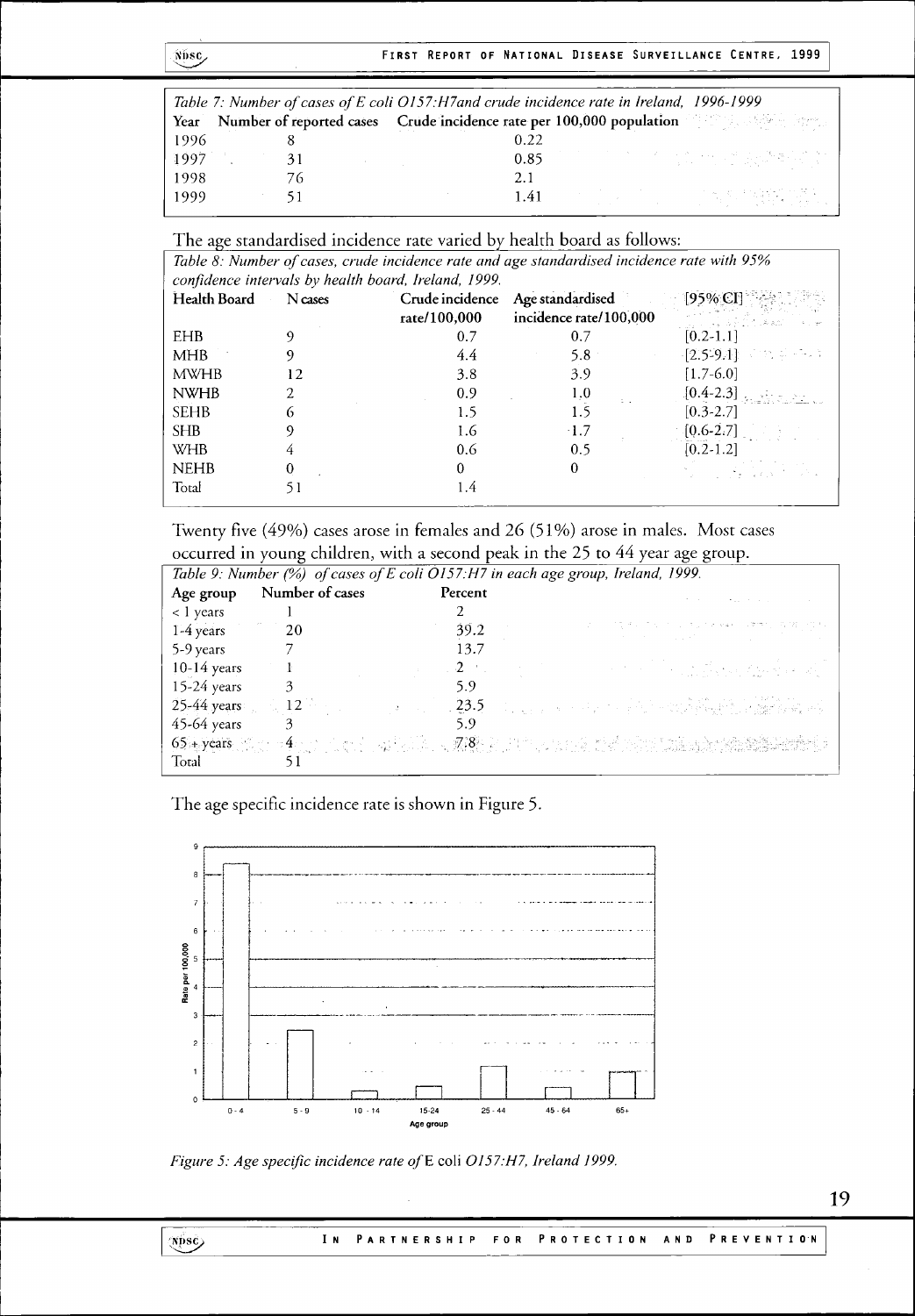## **Clinical features**

In total 43 (84.5%) of cases had symptoms, and 8 (15.7%) were asymptomatic. Reported symptoms included bloody diarrhoea in 20, and haemolytic uraemic syndrome (HUS) in 3 cases. The three cases of HUS occurred in children, ranging in age from 1 to 8 years. All three children recovered from their illness. One person died, but the cause of death was related to co-morbidity.

## **Laboratory findings**

Phage typing of isolates/strains showed that 17 cases were  $PT$  21/28 (33.3%) and 34 cases were PT 32 (66.7%). The majority of cases of PT 21/28 occurred in cases resident in the Mid Western Health Board region.

|                  | ັ          | Table 10: Phage types of cases of E coli O157:H7 by health board, Ireland, 1999. |  |
|------------------|------------|----------------------------------------------------------------------------------|--|
| Health Board     | N PT 21/28 | N PT 32                                                                          |  |
| <b>EHB</b>       | 4          |                                                                                  |  |
| MHB              |            |                                                                                  |  |
| <b>MWHB</b>      | 10         |                                                                                  |  |
| <b>NWHB</b>      |            |                                                                                  |  |
| <b>SEHB</b>      |            |                                                                                  |  |
| SHB <sup>-</sup> |            |                                                                                  |  |
| <b>WHB</b>       |            |                                                                                  |  |
| Total            |            | 34                                                                               |  |

The highest number of cases were identified in the late summer (figure 6)



Figure 6: Cases of E coli O157:H7 by month of onset of symptoms (or of diagnosis, if asymptomatic), *Ireland, 1999.*

Many of the cases identified in 1999 occurred in association with other cases. In all, nine family outbreaks of *E coli* O157:H7 were detected in 1999. No generalised outbreaks of *E coli* O157:H7 were detected, although there was a generalised crèche based outbreak of *E coli*026.

The first year of information from this enhanced surveillance system has allowed us to describe the epidemiology of *E coli*0157:H7 in Ireland. It is hoped to expand the system to include non Ol57 toxin producing *E coli* in the near future.

## **Acknowledgements**

This report would not be possible without the co-operation of microbiologists, medical laboratory staff, SAMOs, AMOs, SPHMs, PEHOs and EHOs. Thank you to all these professional groups who together allow for the epidemiology of VTEC 0157:H7 in 20I reland to be characterised.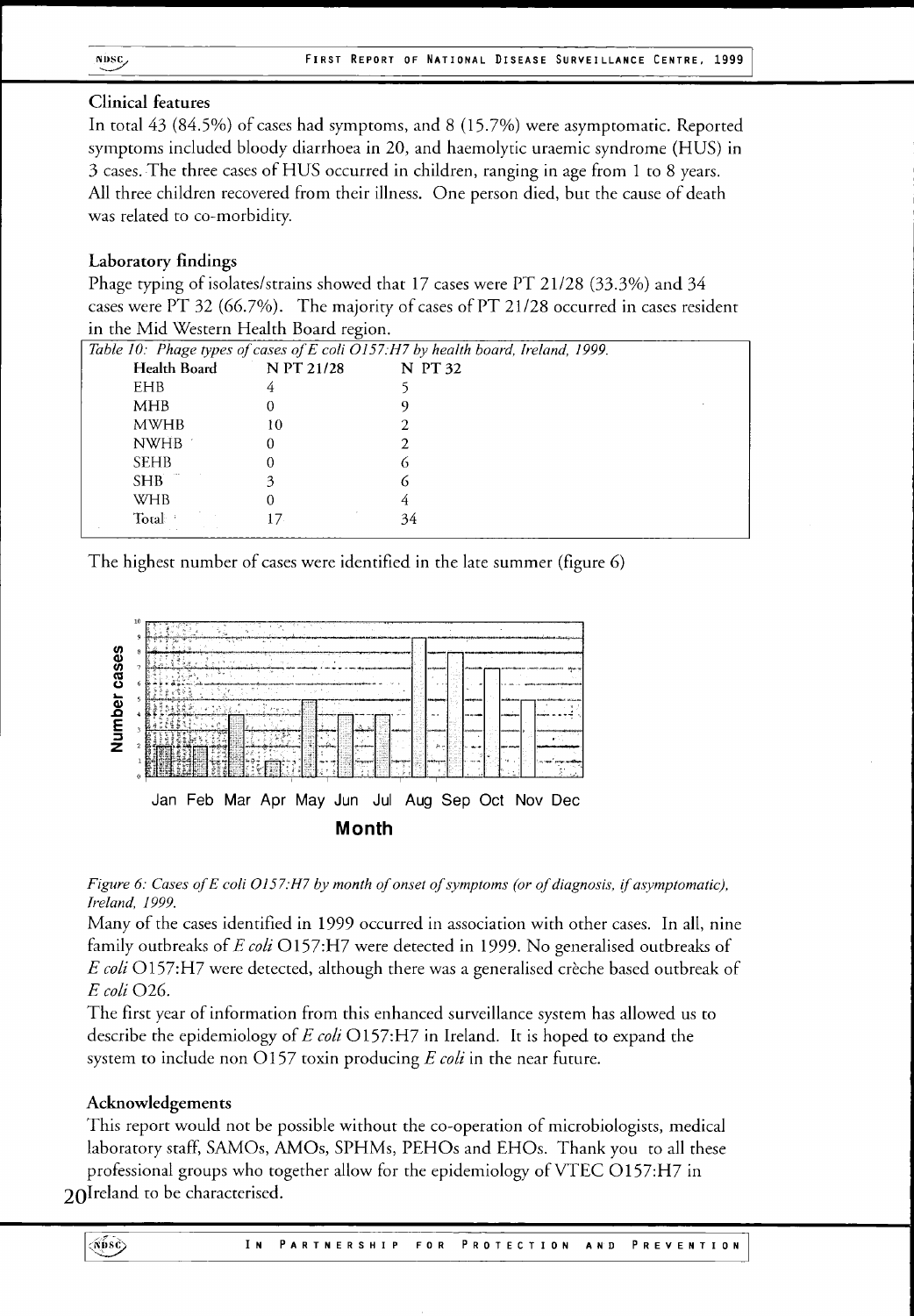# 9 . ANTIMICROBIAL RESISTANCE IN IRELAND IN 1999:

## **European Antimicrobial Resistance Surveillance System (EARSS):**

**Introduction:**The National Disease Surveillance Centre (NDSC) is the coordinating body in Ireland for the EARSS project. Some authors state that we are currently in the midst of a worldwide crisis of antibiotic resistance combined with increasing frequency of emerging infectious diseases. They indicate that especially during the past two decades, resistance has occurred not only in the developing world but also in several countries in the western world, leading to multidrug resistance in tuberculosis and to the re-emergence of old infectious diseases, including an increase in several almost untreatable nosocomial infections.

The NDSC, on behalf of the Department of Health and Children, is currently reviewing antimicrobial resistance in Ireland and will advise on the development of strategies to combat this growing problem in the near future. Part of this report will be to advise on surveillance strategies for the future. Baseline data on antimicrobial use is important for the development of these strategies. With this in mind, NDSC captures antimicrobial resistance data on *Staphylococcus aureus (S. aureus)* and *Streptococcus pneumoniae (Spneumoniae).* The isolates are only those detected in blood or cerebrospinal fluid. In the first full year of operation, 514 isolates of *S.aureus* and 159 isolates of *Spneumoniae* were tested. Vital to the integrity and completeness of this data are the EARSS Referral laboratories in St James's Hospital and Beaumont Hospital, who carry out further testing of selected strains. The members of the EARSS Steering Group include medical microbiologists who gave time voluntarily to the project.

In 1999, 12 laboratories in Ireland contributed information by a paper-based reporting system. NDSC collates this data into a database called WHONET. The data is analysed and transmitted to the Project Management Team, Institute of Public Health and Environment (RIVM), in the Netherlands.

## **Methods & Materials:**

Resistance Definitions: *S.aureus* Methicillin sensitive *S.aureus* — MIC<4mg/L (MSSA) Methicillin resistant *S.aureus* - MIC>4mg/L (MRSA)

Resistance Definitions: *Spneumoniae* Penicillin susceptible - MIC≤0.06mg/L (PSSP) Penicillin intermediate - MIC=0.1 to 1.0mg/L ("PRSP") Penicillin resistant – MIC≥2mg/L ("PRSP") These definitions are used for the purposes of analysis in Ireland and may not be definitions explicitly used in other parts of the EU.

EARSS Case Definitions:

(1) \*Resistance data on the first isolate only of each strain from the blood of each patient with *S.aureus* infection, confirmed by a coagulase test.

\*This definition is a modification of the Isolate Report form to reflect changes made during the project, to include all *S. aureus,* not simply hospital acquired infections. (2) Resistance data on the first isolate only, of each strain from the blood or CSF of each  $21$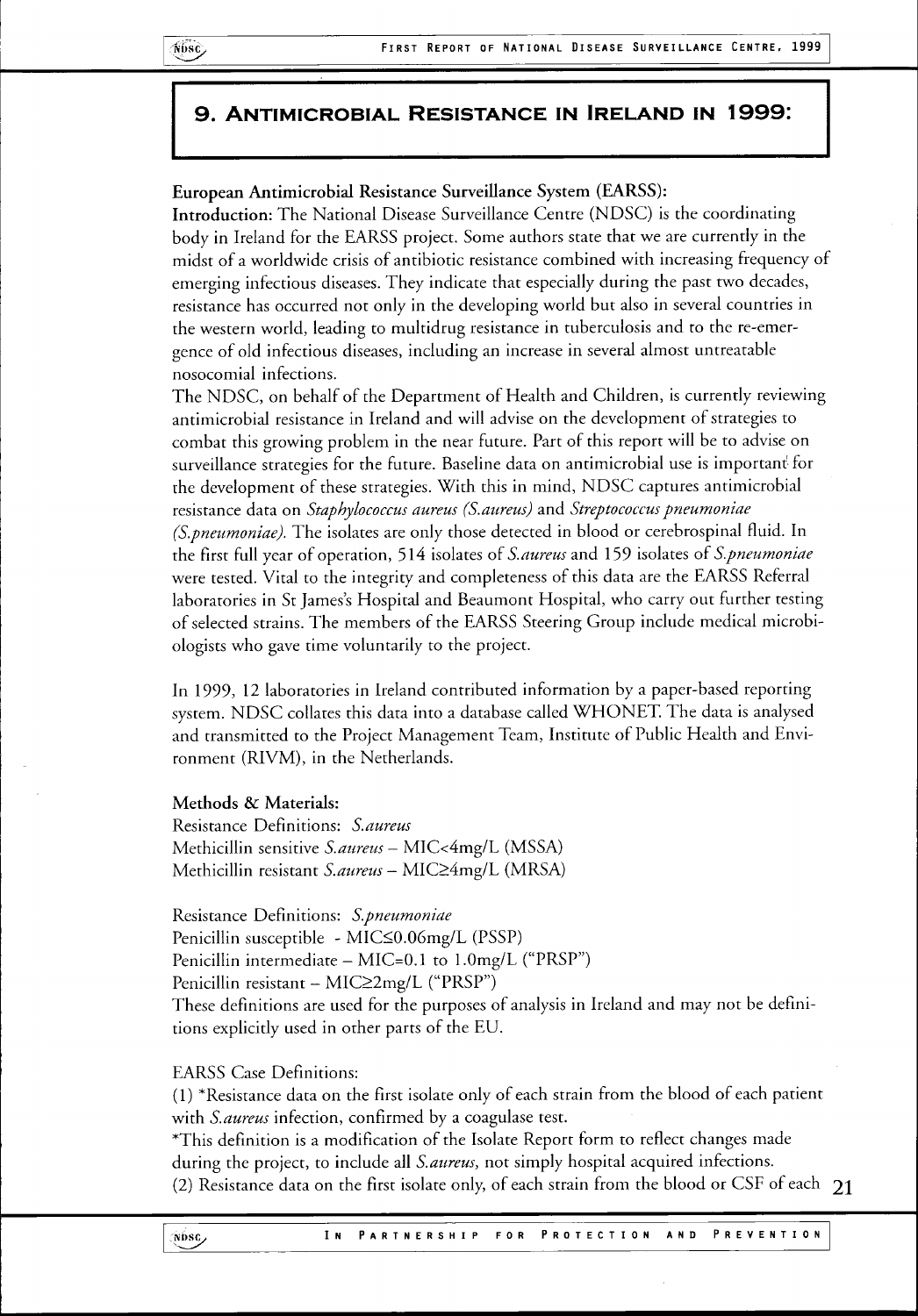patient with a community acquired *S.pneumoniae* infection, confirmed by optochin test.

## **Results:**

S.aureus

514 isolates were received, (Range 119-138 for the 4 quarters).

Based on laboratory returns, resistance to selected antimicrobials is shown in Table 11.

| Table 11: Breakdown of resistance in S.aureus to selected antimicrobials for 1999. |     |     |                             |                          |  |  |  |
|------------------------------------------------------------------------------------|-----|-----|-----------------------------|--------------------------|--|--|--|
| All S. aureus                                                                      | n   |     | <b>Resistant %Resistant</b> | 95% Confidence Intervals |  |  |  |
| Oxacillin/Methicillin                                                              | 514 | 201 | 39.1%                       | 34.9-43.3%               |  |  |  |
| Erythromycin                                                                       | 420 | 174 | 41.4%                       | 36.7-46.1%               |  |  |  |
| Ciprofloxacin                                                                      | 377 | 167 | 44.3%                       | 39.3-49.3%               |  |  |  |
| Gentamicin                                                                         | 483 | 120 | 24.8%                       | 21.0-28.7%               |  |  |  |
| Vancomycin                                                                         | 477 | 0   | $0.0\%$                     |                          |  |  |  |

Analysis of EARSS SJH MRSA data: The results of the antibiograms performed at the EARSS Referral Laboratory in St James's Hospital (SJH) are shown in table 12.

| Table 12: Antibiogram analysis of MRSAs from SJH for 1999. |          |         |           |     |                                    |  |  |
|------------------------------------------------------------|----------|---------|-----------|-----|------------------------------------|--|--|
| <b>Antibiotic</b>                                          |          | M       | К         | n   |                                    |  |  |
| Chloramphenicol                                            | 98.8%    | $0.0\%$ | 1.2%      | 173 |                                    |  |  |
| Ciprofloxacin                                              | 5.8%     | $0.0\%$ | 94.2%     | 173 |                                    |  |  |
| Erythromycin                                               | 5.2%     | $0.0\%$ | 94.8%     | 173 |                                    |  |  |
| Fusidic Acid                                               | 91.9%    | 6.4%    | $1.7\%$   | 173 |                                    |  |  |
| Gentamicin                                                 | 41.6%    | 1.2%    | 57.2%     | 173 |                                    |  |  |
| Lincomycin                                                 | 49.1%    | $0.0\%$ | 50.9%     | 173 |                                    |  |  |
| Mupirocin                                                  | 48%      | 49.1%   | 2.9%      | 175 |                                    |  |  |
| Rifampicin                                                 | 98.3%    | $0.6\%$ | 1.2%      | 173 |                                    |  |  |
| Tetracycline                                               | 98.8%    | $0.6\%$ | $0.6\%$   | 173 |                                    |  |  |
| Trimethoprim                                               | $86.1\%$ | $3.5\%$ | $-10.4\%$ | 173 | 어머니는 이 사람이 있습니다.<br>기대 시대 시대 시대 시대 |  |  |
| Vancomycin                                                 | 100.0%   | $0.0\%$ | $0.0\%$   | 173 |                                    |  |  |

The results in table 12 are based on standardised testing of all MRSA isolates sent to the EARSS referral laboratory. Minimum inhibitory concentrations were carried out on oxacillin and vancomycin using the E-test method.

## *S.pneumoniae*

159 isolates were received, (Range 15-59 for the 4 quarters).

A summary table of the proportion resistant, sample size and confidence limits is shown in table 13. This is an indication as to the reliability of the results given the sample used.

|                                 |       |          | Table 13: Breakdown of resistance in S.pneumoniae to selected antimicrobials for 1999. |  |  |
|---------------------------------|-------|----------|----------------------------------------------------------------------------------------|--|--|
|                                 |       |          | <b>SELENS SERVICE TO ALCOHOL DESIGN 95% Confidence Intervals</b><br>アンカー エンガー こんこうめい   |  |  |
| Penicillin/Oxacillin            | - 159 | 18.2%    | 12.24-24.24%                                                                           |  |  |
| Erythromycin 121                |       | $14.9\%$ | 8.54-21.22%                                                                            |  |  |
| Tetracycline<br>87              |       | $1.1\%$  | $0 - 3.39\%$                                                                           |  |  |
| Vancomycin <sup>3</sup> 75 0.0% |       |          |                                                                                        |  |  |
| Cefotaxime                      | 80    | $0.0\%$  |                                                                                        |  |  |

The distribution of the samples received through the year is illustrated in figure 7. It follows the expected pattern of pneumococcal infection in humans, high in winter months and lower in summer months.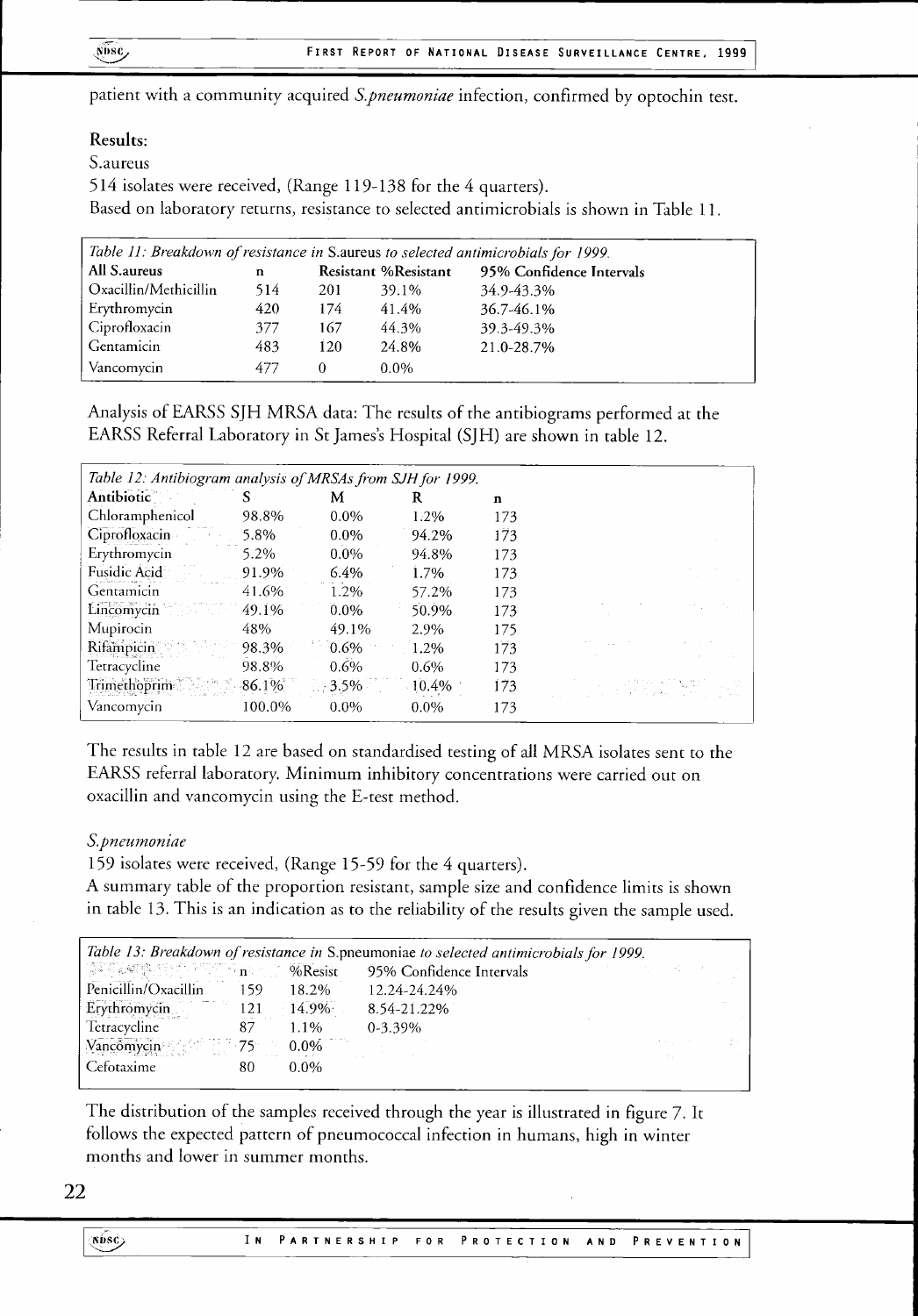

*Figure* 7: *Monthly distribution of S.pneumoniae in EARSS 1999.* 

#### Analysis of RCSI/Beaumont data: 1999

NDSC,

Analysis of *S.pneumoniae* at RCSI/Beaumont revealed penicillin E-test data shown in figure 8.



*Figure 8: Distribution of* S.pneumoniae *penicillin (oxacillin) E-tests in 1999.*

Based on the BSAC breakpoint data published on March 2000, four of 148 isolates tested were ciprofloxacin resistant (resistant=MIC=4mg/L). Similarly, based on these criteria, there were no isolates resistant to cefotaxime (resistant=MIC>2mg/L).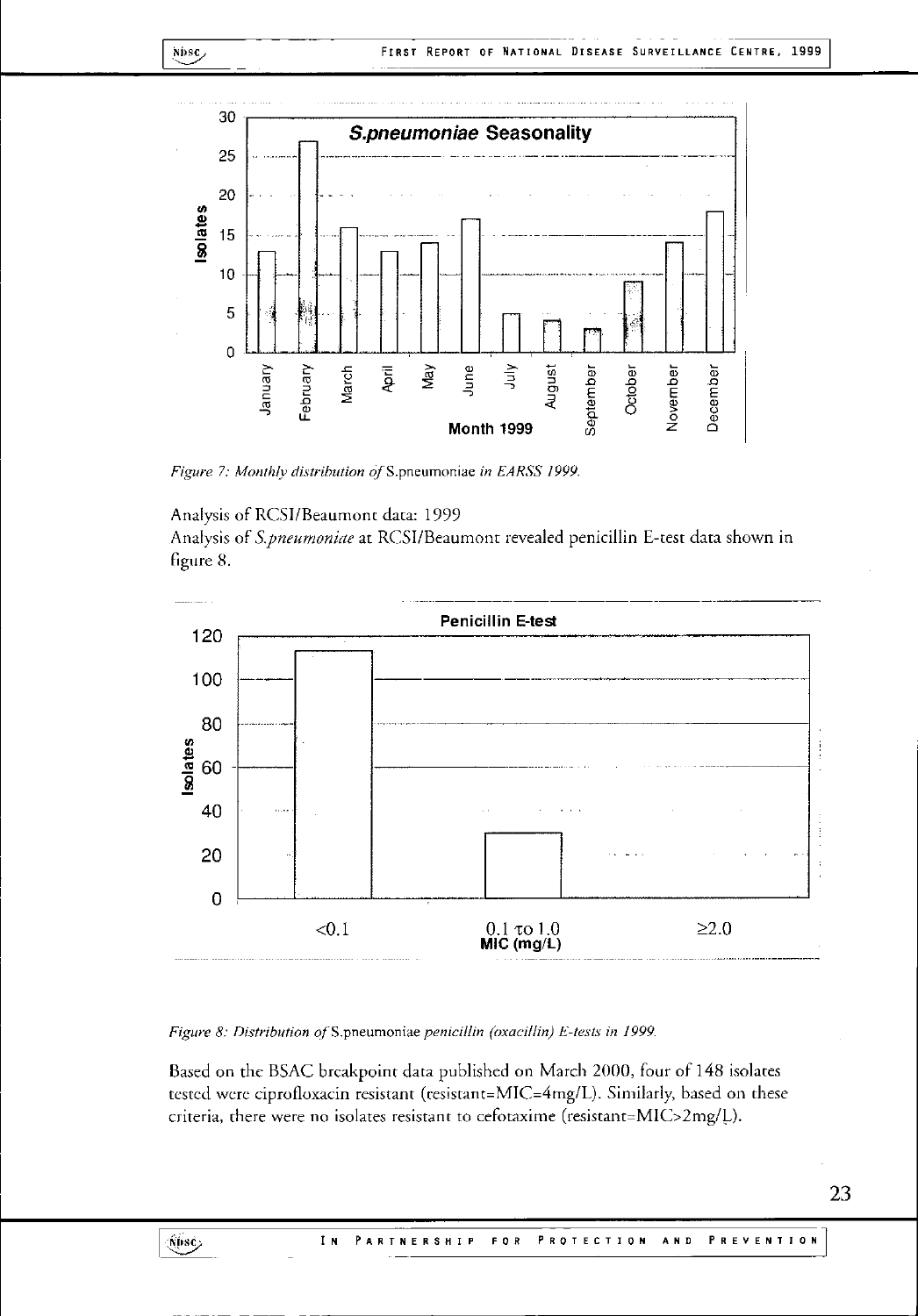### **International Comparative Analysis**

Data from RIVM for the first nine months show substantial geographic variation in resistance throughout the countries participating in the project.

### *S.aureus:*

A previous MRSA study has shown that there was a decreasing incidence of MRSA from South to North across Europe<sup>1</sup>. The present study shows that Ireland has a higher incidenc of MRSA than her Northern European neighbours (for example, Denmark, Holland, Sweden or Germany). Unfortunately, EARSS data were not available for the France<sup>2</sup>. Comparing data from neighbouring countries is helpful, especially comparisons with countries with a lower incidence of MRSA. Reviewing MRSA infection control practices, antibiotic policies, MRSA strain types and resources available for infection control purposes in these countries may help countries with higher incidences of MRSA target areas where resources could be concentrated to best effect. The recent development of a strategy to combat antimicrobial resistance in Ireland should provide direction in this regard<sup>3</sup>.



*Figure 9: Map illustrating the distribution of MRSA in EARSS countries in 1999.*

#### *S.pneumoniae*

In the US, a recent publication showed penicillin resistant *S.pneumoniae* (PRSP) to account for 29.5% of isolates $\mathrm{^4}.$  Within this percentage, 17.4% would be classed a "intermediately" resistant ( $MIC=0.1$  to  $1.0 \text{mg/L}$ ) and  $12.1\%$  "fully resistant"  $(MIC22mg/L)$ . This study used a similar case definition as the EARSS project (isolates from normally sterile sites). Data from Ireland showed all isolates were in this intermediate resistant category and none in "fully" resistant category.

In Japan, it is reported by Cole<sup>5</sup> that 65% of *S.pneumoniae* could be classed as nor susceptible. Closer to home, European rates show wide geographic variation. Nasopharyngeal carriage of PRSP in France was estimated to be about 29% in one study<sup>6</sup>. Hig levels of carriage have implications for interindividual spread. Finland' reports a rate of 4.7% for PRSP, 0.7% of these being fully resistant.

For *S.pneumoniae,* the distribution around EARSS participating countries appears to be as diverse.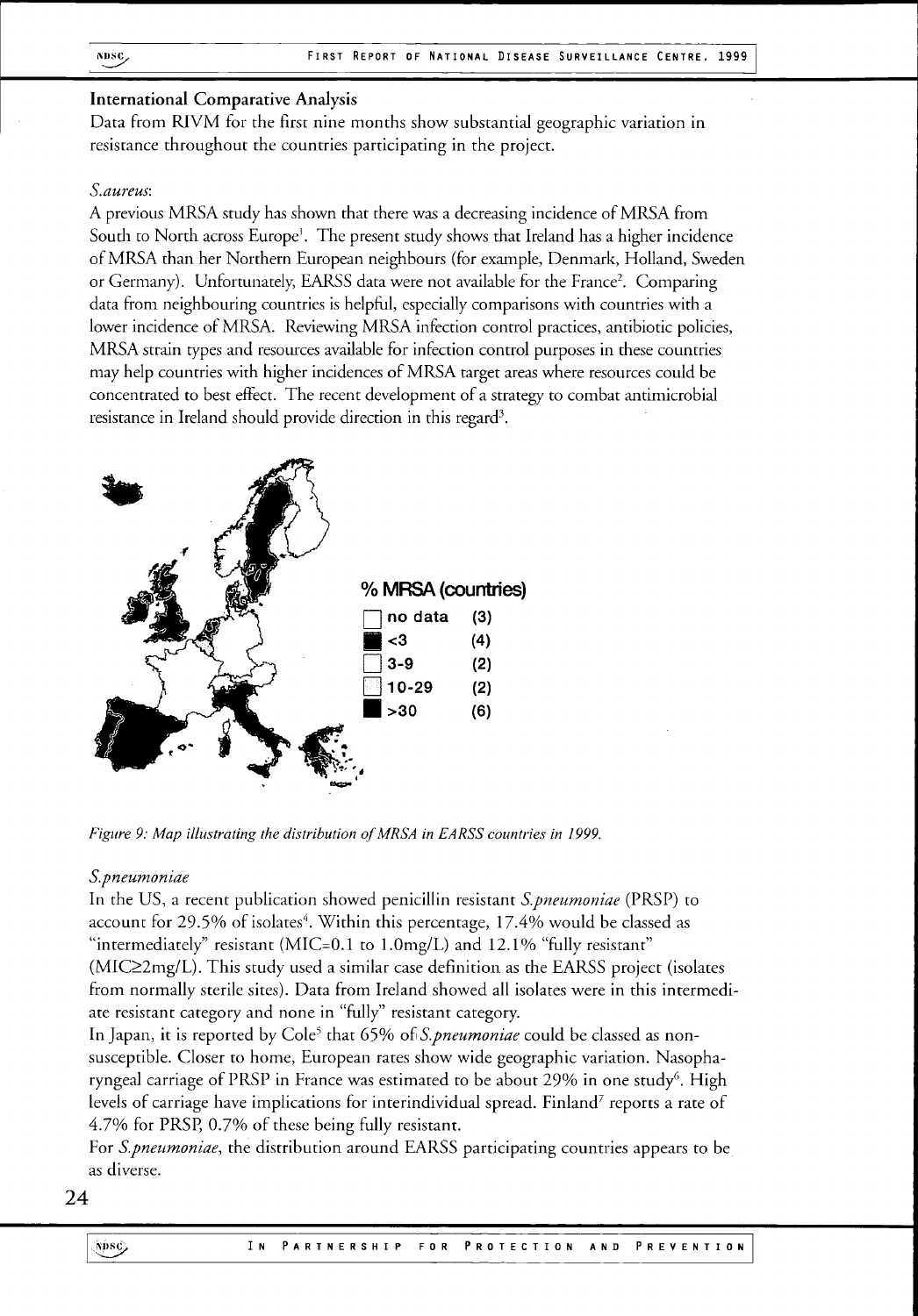



*Figure 10: Map illustrating the distribution of PRSP in EARSS countries in 1999.*

Two aspects of the EARSS project should be highlighted in order to allow valid appraisal of the results presented in this report. Data collection in EARSS is focussed on the major hospitals in Ireland and many are tertiary care hospitals. The results cannot be a full reflection of the situation with MRSA in Ireland. Secondly, the majority of isolates in 1999 would have been received from one health board area, Eastern Health Board. The results may more accurately reflect the situation there. An expansion of the surveillance system to other hospitals in Ireland would provide a more accurate and valid representation. Consistent, ongoing and systematic collection of data on antimicrobial resistance is essential to evaluating any success in efforts to reduce resistance in these organisms in Ireland.

#### **References:**

1. Voss A, Milatovic D, Wallrauch-Schwarz C, Rosdahl VT, Braveny I. Methicillinresistant *Staphylococcus aureus* in Europe. *Eur J Clin Microbiol Infect Dis* 1994; **13:** 50-55. 2. Veldhuizen I, Bronzwaer S, Degener J Kool J and EARSS participants. European Antimicrobial Resistance Surveillance System (EARSS): susceptibility testing of invasive Staphylococcus aureus. *Eurosurveillance* 2000; 5(3): 34-36.

3. Subgroup on Antimicrobial Resistance in Ireland. "Strategy for Control of Antimicrobial Resistance in Ireland". 2000 (for publication).

4. Doern, GV, Brueggemann AB, Huynh H et al. Antimicrobial Resistance with *Streptococcus pneumoniae* in the United States, 1997-8. *Emerging Infectious Diseases* 1999; 5  $(6): 757 - 765.$ 

5. Cole KJ, Sniffen JC and Nadler JP. Prevention and Treatment of Pneumococcal Disease: Resistance and Vaccines. **39th ICAAC,** September 1999.

6. Guillemot D, Carbon C, Balkau B et al. Low Dosage and Long Treatment Duration of 13-Lactam: Risk factors for carriage of penicillin resistant *Streptococcus pneumoniae. JAMA* 1998; 279 (5): 365-370.

7. Ministry of Agriculture & Forestry/Ministry of Social Affairs and Health. Bacterial Resistance to Antimicrobial Agents in Finland (FINRES) 1999. (Editor: T.Honkanen-Bulzalski)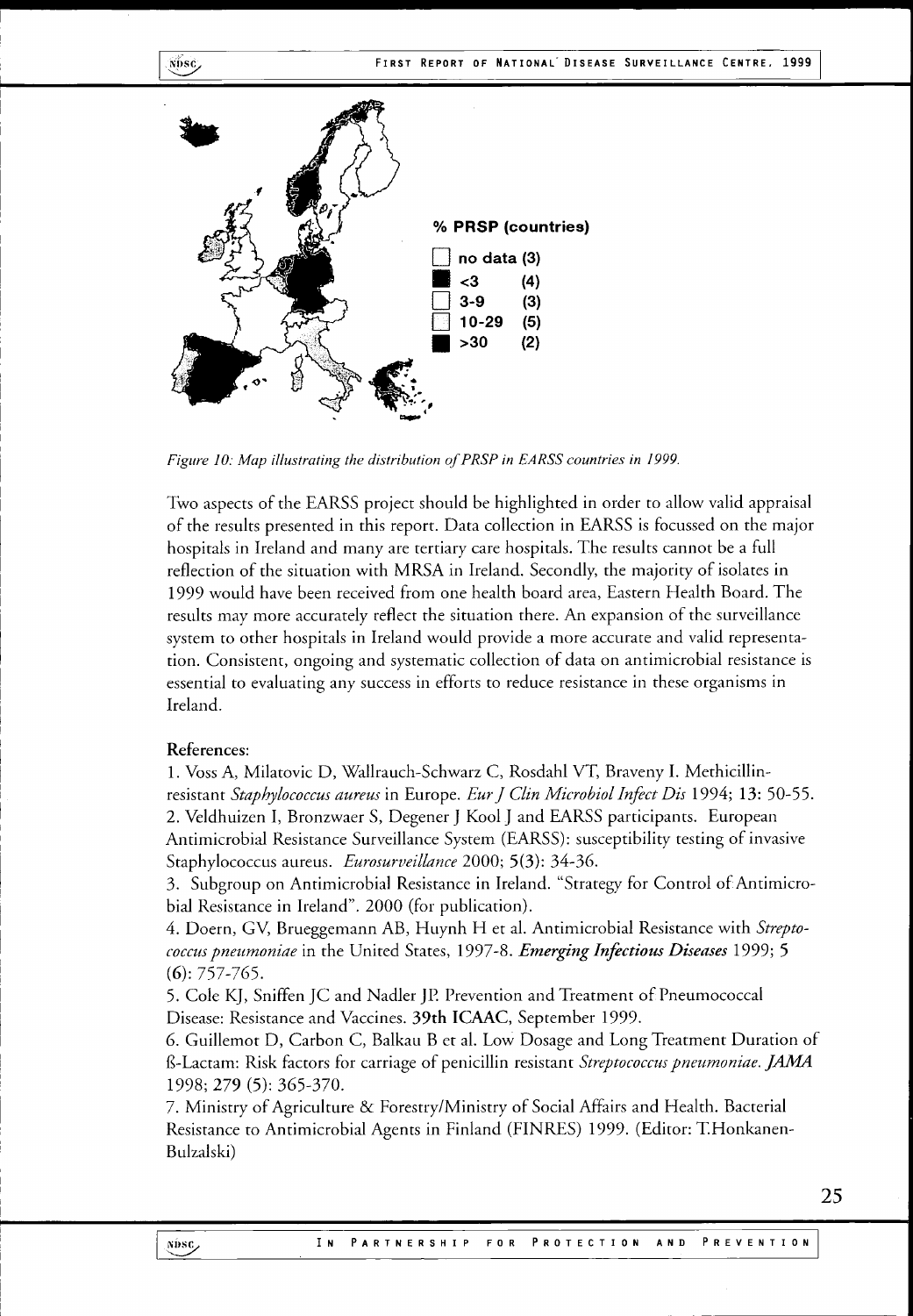### 10. PUBLICATIONS:

There is a desire among professionals managing disease in Ireland, for a national bulletin or publication. Regional publications have shown value in this regard but are local and ad hoc in their organisation. Such a publication would prove a valuable tool in communication of vital, timely information between professionals in diverse disciplines in Ireland and between health board regions. It is a key element of the feedback to NDSC's partners at local and regional level. Ireland is one of the few countries in the European Union without such a national publication. From early 2000, NDSC propose to produce a monthly national publication to be distributed to a diverse audience.

The production of a 4-page bulletin in this timescale will prove to be very resource intensive. It will be entitled "EPI-INSIGHT" (ISSN 1393-9548). It will commence distribution in Summer 2000. Communications will be as efficient as possible (electronic). NDSC has assembled a dynamic team to act as an Editorial Committee, with representatives from general practice, microbiologists/virologists, medical laboratory science and public health.

In 1999 NDSC purchased a desk-top publishing package - PageMaker 6.5+. Training was provided in the use of the software.Time and resources have been used to investigate tentative layouts for the publication. Some articles have been solicited and received. An initial mail shot to over 500 recipients in Ireland and abroad will be accomplished by electronic transmission of PDF file and postal distribution. It is intended that the publications at NDSC follow a style to give consistency and recognisability to the organisation. It will utilise high quality graphics, Geographical Information Systems and web based tools.



26

NDSC<sub>,</sub>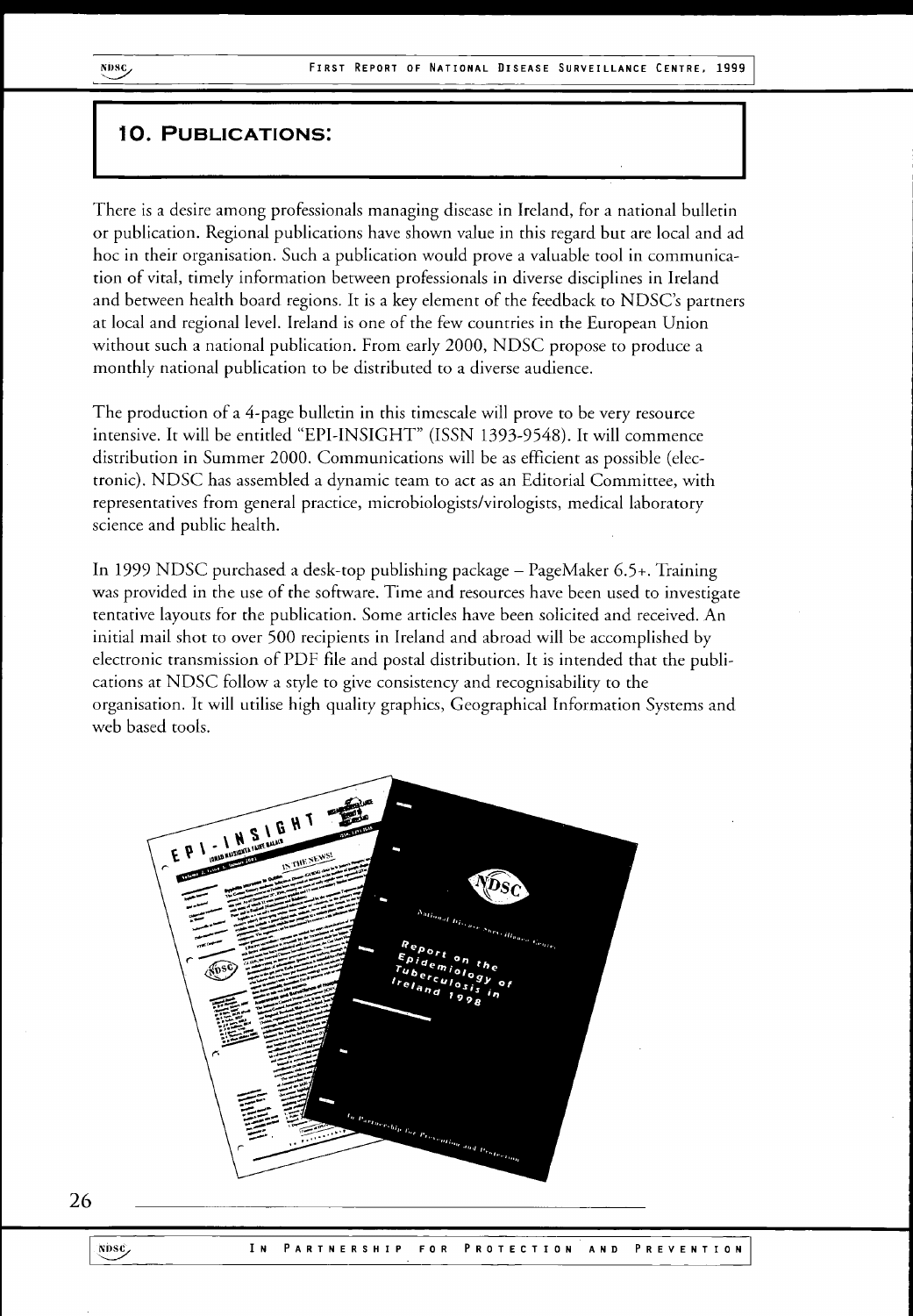## 11. INFORMATION TECHNOLOGY:

Information is the core function of NDSC. The activities of NDSC can be summarised as the collection of data, the addition of value by analysis, and the reporting of the information obtained.A number of developments have been carried out to support these activities.

#### **Collection and Storage of Information**

A local area network has been installed within NDSC to facilitate the sharing of information and other resources. This has also facilitated the implementation of backup procedures to safeguard data.

Internet access has been enhanced by the installation of an ISDN router whilst at the same time protecting the security of the NDSC network by the installation of a firewall and antivirus software.

Email within NDSC and to its external partners has been facilitated by the installation of an email server. This has enabled incoming emails to be scanned for viruses and has also enabled the introduction of a standardised format for email addresses.

#### **Analysis and Presentation of Information**

There has been a significant investment in both hardware and software to enable enhanced analysis and presentation of information. This software includes desktop publishing software to produce the monthly NDSC bulletin and other NDSC reports. This software also produces these documents in a form available for downloading from the Internet.

Software for data processing, and graphical representation has been obtained, including geographical information system software.

#### **NDSC Website**

The world wide web is a valuable tool for communication, national and international, with the healthcare community and the general public. NDSC launched its website ([www.ndsc.ie\)](http://www.ndsc.ie) in April of this year and is in the process of expanding the content of this site. NDSC will also shortly implement a content management system which allow responsibility for areas of the website to be devolved whilst maintaining the integrity of the site.

#### **Administrative Support**

I T is also playing a significant role in supporting the administrative tasks associated with the running of NDSC. A human resources management software package has been purchased to facilitate the administration of staff. Project management software has been acquired to assist the management of projects being undertaken by NDSC and its partners.

#### **Ongoing IT developments**

A major IT undertaking that is under development is the Computerised Infectious Disease Reporting system (CIDR). This will eventually be the principal channel by which NDSC will obtain its core data. NDSC has engaged external business analysis/IT consultants to assist in the identification of the information needs of NDSC and its partners as Phase 1 of the CIDR project.This will result in the identification of the functional requirements for this system and the preparation of a request for proposal. It is envisaged that this process will result in a pilot scheme being tested (Phase 2) and eventually rolled-out nationally (Phase 3).